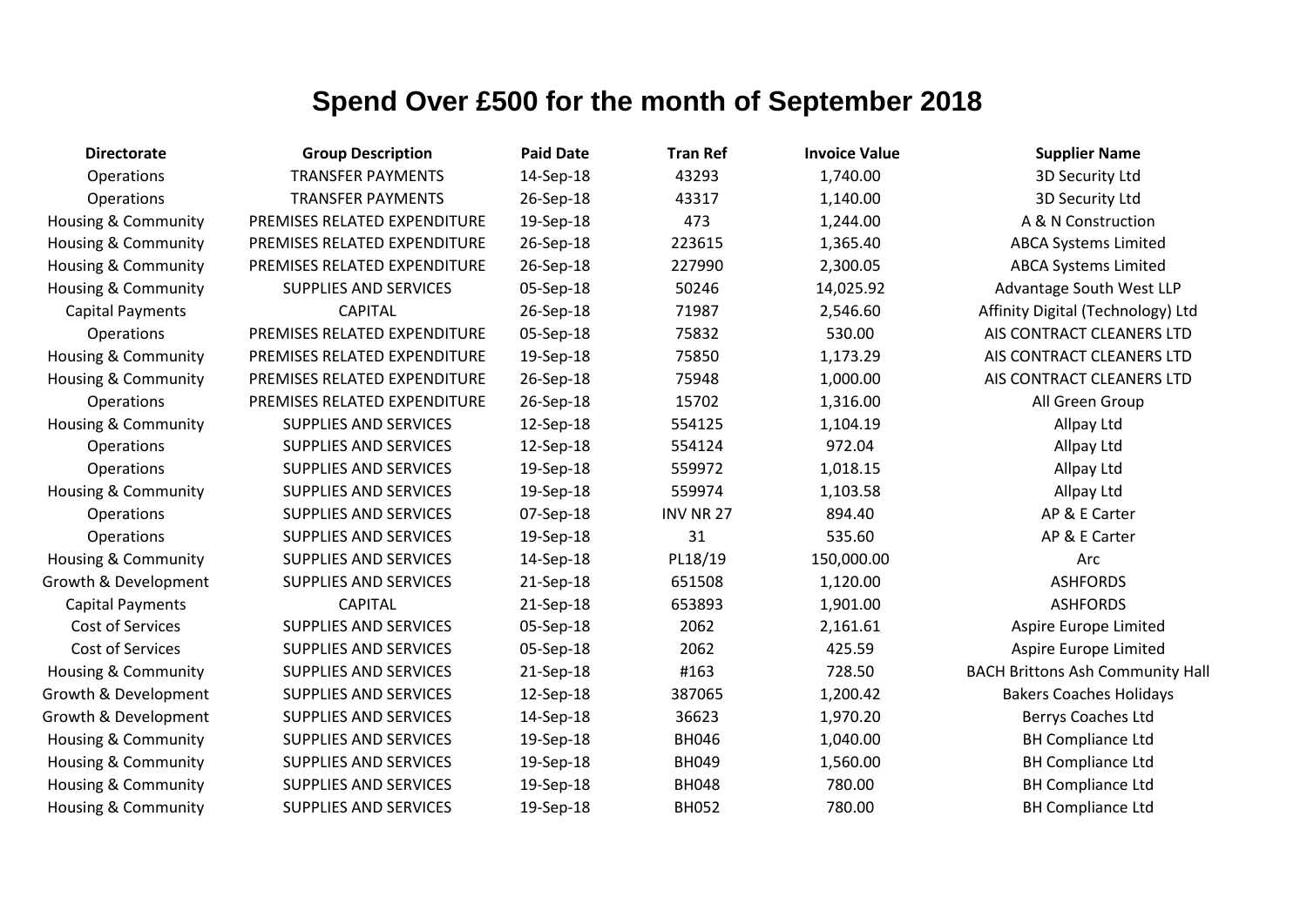| <b>Directorate</b>             | <b>Group Description</b>     | <b>Paid Date</b> | <b>Tran Ref</b>  | <b>Invoice Value</b> | <b>Supplier Name</b>                         |
|--------------------------------|------------------------------|------------------|------------------|----------------------|----------------------------------------------|
| <b>Capital Payments</b>        | <b>CAPITAL</b>               | 28-Sep-18        | <b>EPRF 1838</b> | 28,707.64            | <b>Bishops Hull Village Hall and Playing</b> |
| <b>Capital Payments</b>        | <b>CAPITAL</b>               | 28-Sep-18        | <b>EPRF 1484</b> | 14,168.92            | <b>Bishops Hull Village Hall and Playing</b> |
| <b>Capital Payments</b>        | <b>CAPITAL</b>               | 28-Sep-18        | <b>EPRF 1914</b> | 902.16               | <b>Bishops Hull Village Hall and Playing</b> |
| Cost of Services               | <b>SUPPLIES AND SERVICES</b> | 14-Sep-18        | 16355            | 53,228.33            | <b>Bloom Procurement Services Limited</b>    |
| Cost of Services               | <b>SUPPLIES AND SERVICES</b> | 14-Sep-18        | 16355            | 1,712.50             | <b>Bloom Procurement Services Limited</b>    |
| Housing & Community            | PREMISES RELATED EXPENDITURE | 26-Sep-18        | 601361552 SEPT   | 503.37               | <b>British Gas Business (Electric)</b>       |
| Operations                     | PREMISES RELATED EXPENDITURE | 26-Sep-18        | 601361243 SEPT   | 807.05               | <b>British Gas Business (Electric)</b>       |
| Housing & Community            | PREMISES RELATED EXPENDITURE | 28-Sep-18        | 601359899 SEPT   | 1,147.09             | <b>British Gas Business (Electric)</b>       |
| Operations                     | PREMISES RELATED EXPENDITURE | 28-Sep-18        | 601359400 SEPT   | 1,195.00             | <b>British Gas Business (Electric)</b>       |
| <b>Operations</b>              | PREMISES RELATED EXPENDITURE | 28-Sep-18        | 601368162 JUL    | 547.02               | <b>British Gas Business (Electric)</b>       |
| Housing & Community            | PREMISES RELATED EXPENDITURE | 28-Sep-18        | 601975543 SEPT   | 745.97               | <b>British Gas Business (Electric)</b>       |
| <b>Operations</b>              | <b>EMPLOYEES</b>             | 26-Sep-18        | 2533/0818        | 1,500.00             | <b>Carol Carpenter Training Ltd</b>          |
| Cost of Services               | <b>EMPLOYEES</b>             | 26-Sep-18        | 2532/0818        | 342.05               | <b>Carol Carpenter Training Ltd</b>          |
| Cost of Services               | <b>EMPLOYEES</b>             | 26-Sep-18        | 2532/0818        | 2,157.95             | <b>Carol Carpenter Training Ltd</b>          |
| Growth & Development           | <b>SUPPLIES AND SERVICES</b> | 05-Sep-18        | F0060890         | 1,601.25             | Carter Jonas                                 |
| Operations                     | <b>SUPPLIES AND SERVICES</b> | 26-Sep-18        | OP/I021553       | 854.69               | <b>CENTREWIRE</b>                            |
| <b>Balance Sheet</b>           | <b>CURRENT ASSETS</b>        | 05-Sep-18        | 9901/01013430    | 677.06               | <b>Ceramic Tile Distributors</b>             |
| Growth & Development           | <b>SUPPLIES AND SERVICES</b> | 05-Sep-18        | 27044            | 600.00               | <b>Character Graphics</b>                    |
| Housing & Community            | PREMISES RELATED EXPENDITURE | 05-Sep-18        | 108              | 560.00               | Christopher Rowland                          |
| Housing & Community            | PREMISES RELATED EXPENDITURE | 05-Sep-18        | 112              | 850.00               | Christopher Rowland                          |
| <b>Balance Sheet</b>           | <b>CURRENT ASSETS</b>        | 21-Sep-18        | TAU/183565       | 810.00               | <b>City Electrical Factors Ltd</b>           |
| Operations                     | SUPPLIES AND SERVICES        | 21-Sep-18        | C/RB169882       | 1,595.00             | <b>CIVICA UK LTD</b>                         |
| Operations                     | SUPPLIES AND SERVICES        | 21-Sep-18        | C/RB169961       | 1,787.15             | <b>CIVICA UK LTD</b>                         |
| <b>Housing &amp; Community</b> | <b>SUPPLIES AND SERVICES</b> | 26-Sep-18        | 816817           | 1,800.00             | <b>CLARKE WILLMOTT</b>                       |
| <b>Operations</b>              | <b>SUPPLIES AND SERVICES</b> | 12-Sep-18        | <b>TD004</b>     | 1,800.00             | <b>Continuum Connected Consulting Ltd</b>    |
| <b>Housing &amp; Community</b> | PREMISES RELATED EXPENDITURE | 14-Sep-18        | 136846           | 6,678.96             | <b>COOMBER SECURITY SYSTEMS LTD</b>          |
| <b>Operations</b>              | <b>EMPLOYEES</b>             | 05-Sep-18        | 539662           | 510.43               | <b>Cordant People</b>                        |
| <b>Operations</b>              | <b>EMPLOYEES</b>             | 12-Sep-18        | 540863           | 540.45               | <b>Cordant People</b>                        |
| Operations                     | <b>EMPLOYEES</b>             | 12-Sep-18        | 540865           | 504.42               | <b>Cordant People</b>                        |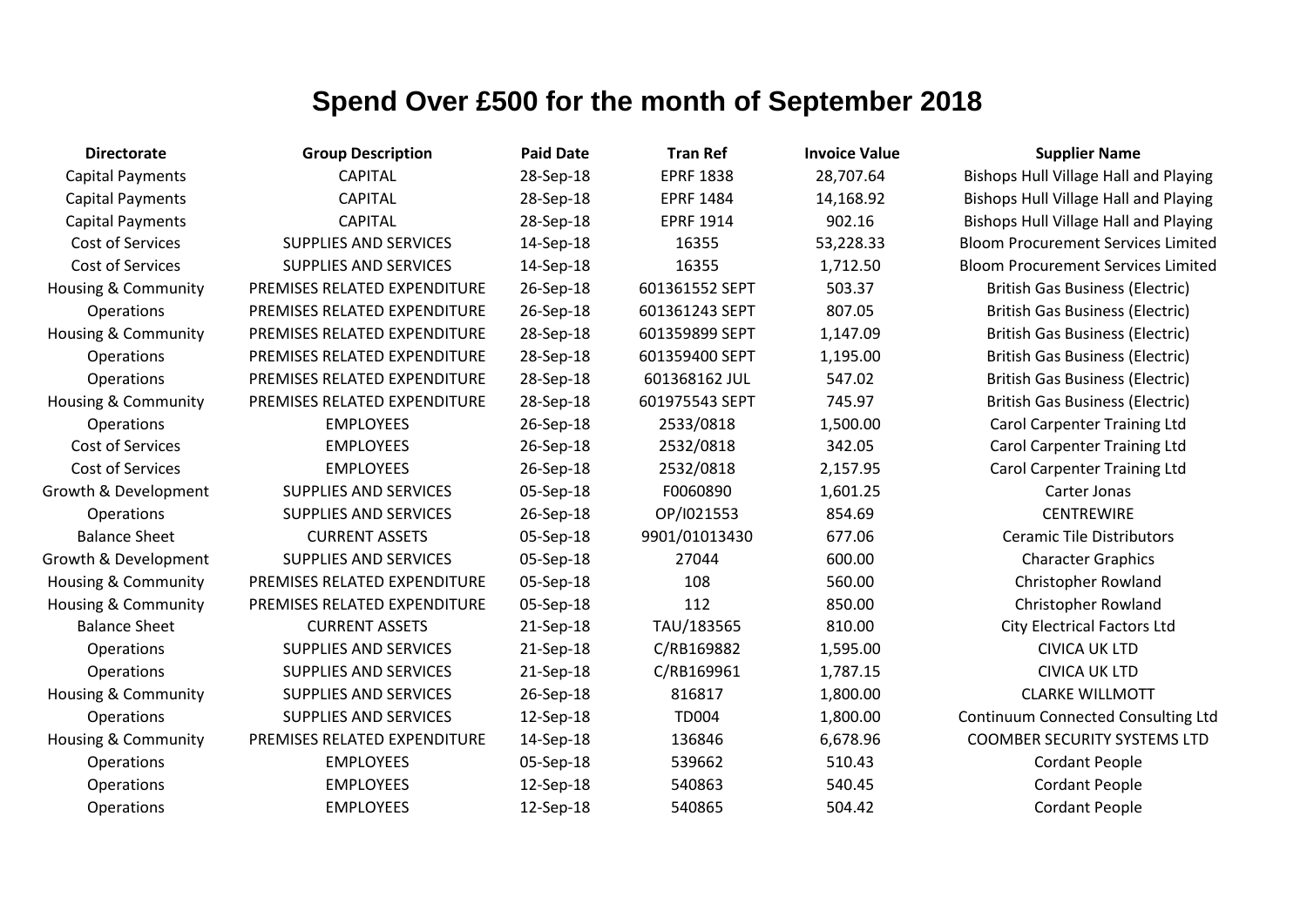| <b>Directorate</b>             | <b>Group Description</b>     | <b>Paid Date</b> | <b>Tran Ref</b> | <b>Invoice Value</b> | <b>Supplier Name</b>                     |
|--------------------------------|------------------------------|------------------|-----------------|----------------------|------------------------------------------|
| Operations                     | <b>EMPLOYEES</b>             | 19-Sep-18        | 542037          | 552.46               | <b>Cordant People</b>                    |
| <b>Housing &amp; Community</b> | PREMISES RELATED EXPENDITURE | 26-Sep-18        | 13368387        | 501.49               | <b>CORONA ENERGY RETAIL 4 LTD</b>        |
| Operations                     | PREMISES RELATED EXPENDITURE | 26-Sep-18        | 13368311        | 2,615.45             | <b>CORONA ENERGY RETAIL 4 LTD</b>        |
| Cost of Services               | <b>SUPPLIES AND SERVICES</b> | 26-Sep-18        | 20180824        | 1,075.00             | Crowcombe Court                          |
| Operations                     | <b>SUPPLIES AND SERVICES</b> | 14-Sep-18        | 10012819        | 242.18               | <b>CSL DualCom Ltd</b>                   |
| <b>Housing &amp; Community</b> | <b>SUPPLIES AND SERVICES</b> | 14-Sep-18        | 10012819        | 163.55               | <b>CSL DualCom Ltd</b>                   |
| Operations                     | <b>SUPPLIES AND SERVICES</b> | 14-Sep-18        | 10012819        | 312.00               | <b>CSL DualCom Ltd</b>                   |
| <b>Housing &amp; Community</b> | <b>SUPPLIES AND SERVICES</b> | 05-Sep-18        | 3156            | $-300.00$            | DALE NIXON T/A TAUNTON FENCING COM       |
| <b>Housing &amp; Community</b> | <b>SUPPLIES AND SERVICES</b> | 05-Sep-18        | 3156            | 300.00               | DALE NIXON T/A TAUNTON FENCING COM       |
| <b>Housing &amp; Community</b> | PREMISES RELATED EXPENDITURE | 05-Sep-18        | 3171            | 640.00               | DALE NIXON T/A TAUNTON FENCING COM       |
| Operations                     | <b>SUPPLIES AND SERVICES</b> | 07-Sep-18        | 402             | 1,732.50             | <b>DATAstox Limited</b>                  |
| Operations                     | <b>SUPPLIES AND SERVICES</b> | 26-Sep-18        | 8271            | 18,392.50            | Dave Gardner Agricultural Contractor     |
| Operations                     | <b>SUPPLIES AND SERVICES</b> | 26-Sep-18        | 8271            | 175.00               | Dave Gardner Agricultural Contractor     |
| Operations                     | <b>SUPPLIES AND SERVICES</b> | 19-Sep-18        | 2137277         | 750.00               | Devon Garden Machinery                   |
| Growth & Development           | <b>INCOME</b>                | 26-Sep-18        | 842417          | 1,384.26             | Dillington House Somerset County Council |
| <b>Housing &amp; Community</b> | PREMISES RELATED EXPENDITURE | 05-Sep-18        | 198462          | 1,615.22             | <b>DORMA UK LTD</b>                      |
| <b>Housing &amp; Community</b> | THIRD PARTY PAYMENTS         | 05-Sep-18        | 5245            | 27,440.00            | East Meets South West Limited            |
| <b>Housing &amp; Community</b> | THIRD PARTY PAYMENTS         | 14-Sep-18        | 5139            | 2,740.00             | <b>East Meets South West Limited</b>     |
| Housing & Community            | THIRD PARTY PAYMENTS         | 28-Sep-18        | 5469            | 2,820.00             | <b>East Meets South West Limited</b>     |
| Operations                     | <b>EMPLOYEES</b>             | 14-Sep-18        | IN181667081     | 5,238.00             | Edenred (UK Group) Ltd                   |
| Operations                     | <b>EMPLOYEES</b>             | 14-Sep-18        | IN181667081     | 10.48                | Edenred (UK Group) Ltd                   |
| <b>Housing &amp; Community</b> | PREMISES RELATED EXPENDITURE | 12-Sep-18        | 4653298         | 577.68               | <b>EDF Energy</b>                        |
| <b>Housing &amp; Community</b> | PREMISES RELATED EXPENDITURE | 19-Sep-18        | 4653438         | 1,865.02             | <b>EDF Energy</b>                        |
| Operations                     | PREMISES RELATED EXPENDITURE | 19-Sep-18        | 4653426         | 651.01               | <b>EDF Energy</b>                        |
| Operations                     | PREMISES RELATED EXPENDITURE | 12-Sep-18        | 4699721         | 3,813.01             | <b>EDF Energy</b>                        |
| Growth & Development           | PREMISES RELATED EXPENDITURE | 28-Sep-18        | T77310987014    | 576.95               | <b>EDF Energy</b>                        |
| <b>Housing &amp; Community</b> | PREMISES RELATED EXPENDITURE | 28-Sep-18        | 4777367         | 559.11               | <b>EDF Energy</b>                        |
| Operations                     | PREMISES RELATED EXPENDITURE | 28-Sep-18        | 4777687         | 630.05               | <b>EDF Energy</b>                        |
| Operations                     | PREMISES RELATED EXPENDITURE | 28-Sep-18        | 4777687         | 1.04                 | <b>EDF Energy</b>                        |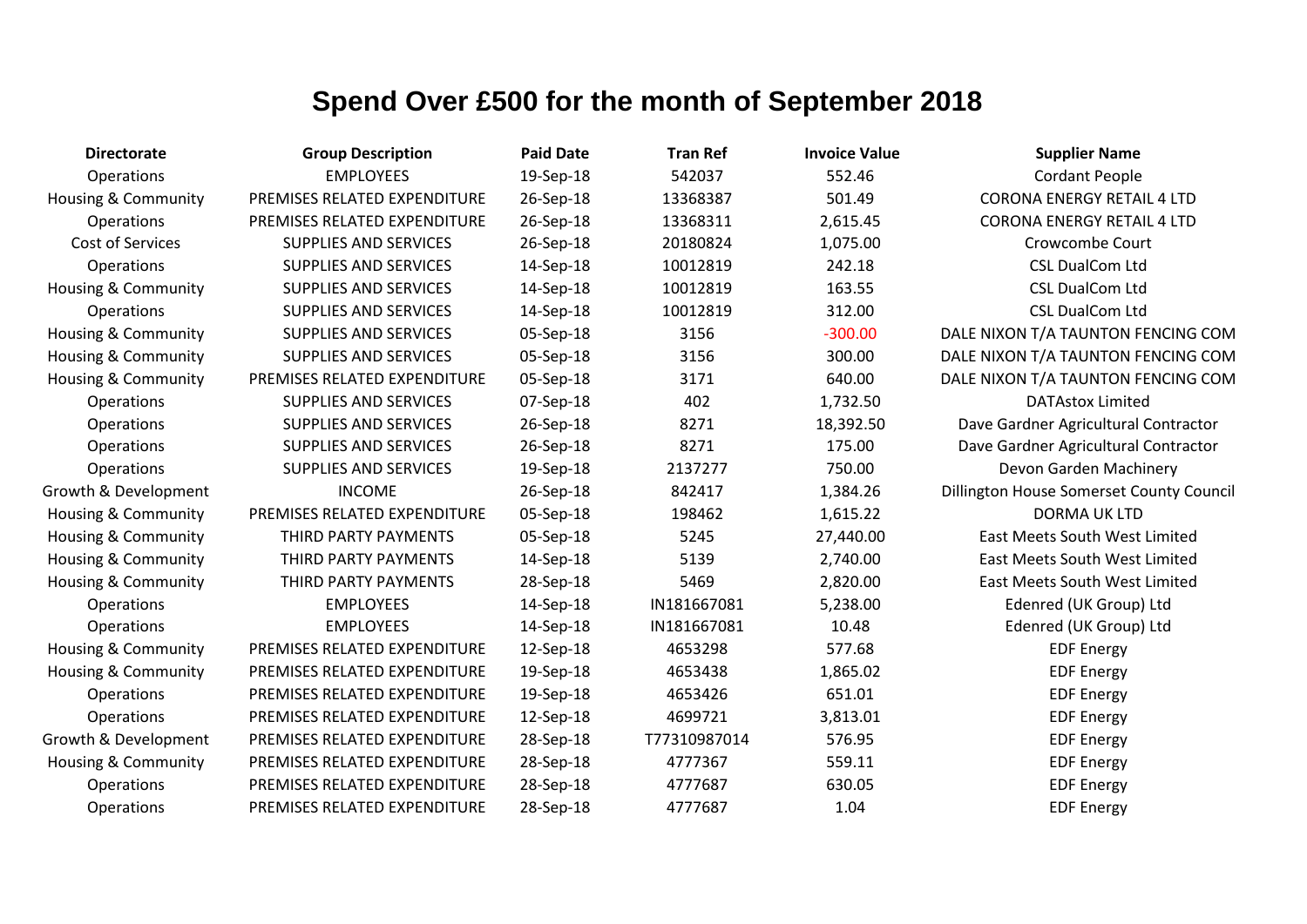| <b>Directorate</b>             | <b>Group Description</b>             | <b>Paid Date</b> | <b>Tran Ref</b>  | <b>Invoice Value</b> | <b>Supplier Name</b>                   |
|--------------------------------|--------------------------------------|------------------|------------------|----------------------|----------------------------------------|
| Housing & Community            | PREMISES RELATED EXPENDITURE         | 28-Sep-18        | 4777095          | 1,804.91             | <b>EDF Energy</b>                      |
| Housing & Community            | PREMISES RELATED EXPENDITURE         | 28-Sep-18        | 4777095          | 2.61                 | <b>EDF Energy</b>                      |
| Housing & Community            | <b>SUPPLIES AND SERVICES</b>         | 26-Sep-18        | 106909           | 9,743.27             | Edward Nash LLP t/a Nash Partnership   |
| Housing & Community            | PREMISES RELATED EXPENDITURE         | 14-Sep-18        | 14974            | 853.63               | <b>Effective Mailing Solutions</b>     |
| <b>Housing &amp; Community</b> | PREMISES RELATED EXPENDITURE         | 07-Sep-18        | 808-414066       | 2,333.48             | <b>Electric Center</b>                 |
| <b>Balance Sheet</b>           | <b>CURRENT ASSETS</b>                | 12-Sep-18        | 808-414178       | 902.81               | <b>Electric Center</b>                 |
| <b>Balance Sheet</b>           | <b>CURRENT ASSETS</b>                | 26-Sep-18        | 808-414544       | 1,363.74             | <b>Electric Center</b>                 |
| <b>Housing &amp; Community</b> | <b>SUPPLIES AND SERVICES</b>         | 12-Sep-18        | 18/2463/1126     | 1,807.00             | <b>Encompass Ecology Ltd</b>           |
| <b>Housing &amp; Community</b> | <b>SUPPLIES AND SERVICES</b>         | 12-Sep-18        | 18/2469/1127     | 567.00               | <b>Encompass Ecology Ltd</b>           |
| <b>Capital Payments</b>        | <b>CAPITAL</b>                       | 05-Sep-18        | CSCT001600-006   | 243,659.41           | <b>ENGIE Regeneration (Apollo) Ltd</b> |
| Operations                     | PREMISES RELATED EXPENDITURE         | 26-Sep-18        | 5067.8.006800433 | 4,958.66             | <b>EUROSIGNS (UK) Ltd</b>              |
| <b>Capital Payments</b>        | <b>CAPITAL</b>                       | 19-Sep-18        | SIN290412        | 36,983.46            | FAAC (UK) Ltd                          |
| Operations                     | <b>SUPPLIES AND SERVICES</b>         | 14-Sep-18        | 18103564         | 1,267.05             | Facultatieve Technologies Ltd          |
| Operations                     | SUPPLIES AND SERVICES                | 14-Sep-18        | 18103689         | 35,181.00            | Facultatieve Technologies Ltd          |
| <b>Housing &amp; Community</b> | <b>SUPPLIES AND SERVICES</b>         | 12-Sep-18        | 126505/1         | 1,975.00             | Fairhurst                              |
| <b>Housing &amp; Community</b> | <b>SUPPLIES AND SERVICES</b>         | 12-Sep-18        | 121509/2         | 1,250.00             | Fairhurst                              |
| Cost of Services               | <b>SUPPLIES AND SERVICES</b>         | 26-Sep-18        | 4160             | 6,660.00             | Firmstep                               |
| Operations                     | PREMISES RELATED EXPENDITURE         | 26-Sep-18        | 93039485         | 2,750.00             | FIRST GREATER WESTERN                  |
| Operations                     | <b>SUPPLIES AND SERVICES</b>         | 19-Sep-18        | SI186065         | 918.00               | Fleet (Line Markers) Limited           |
| Operations                     | <b>SUPPLIES AND SERVICES</b>         | 19-Sep-18        | SI186064         | 918.00               | Fleet (Line Markers) Limited           |
| Operations                     | PREMISES RELATED EXPENDITURE         | 21-Sep-18        | SI186127         | 918.00               | Fleet (Line Markers) Limited           |
| Operations                     | PREMISES RELATED EXPENDITURE         | 21-Sep-18        | SI186127         | 429.50               | Fleet (Line Markers) Limited           |
| Operations                     | <b>TRANSPORT RELATED EXPENDITURE</b> | 07-Sep-18        | 180533           | 9,901.76             | Fleet Solutions from BT                |
| Operations                     | TRANSPORT RELATED EXPENDITURE        | 07-Sep-18        | 180533           | 1,188.72             | <b>Fleet Solutions from BT</b>         |
| <b>Housing &amp; Community</b> | <b>SUPPLIES AND SERVICES</b>         | 21-Sep-18        | 11194317         | 608.00               | <b>FOOT ANSTEY</b>                     |
| <b>Housing &amp; Community</b> | <b>SUPPLIES AND SERVICES</b>         | 21-Sep-18        | 11194317         | 51.00                | <b>FOOT ANSTEY</b>                     |
| Growth & Development           | <b>SUPPLIES AND SERVICES</b>         | 19-Sep-18        | SOMERFEST18(02)  | 5,000.00             | <b>Fuse Performance Ltd</b>            |
| Growth & Development           | <b>SUPPLIES AND SERVICES</b>         | 21-Sep-18        | SOMERFEST18(03)  | 3,000.00             | <b>Fuse Performance Ltd</b>            |
| <b>Housing &amp; Community</b> | PREMISES RELATED EXPENDITURE         | 05-Sep-18        | 104481           | 1,575.00             | G & L Consultancy Ltd                  |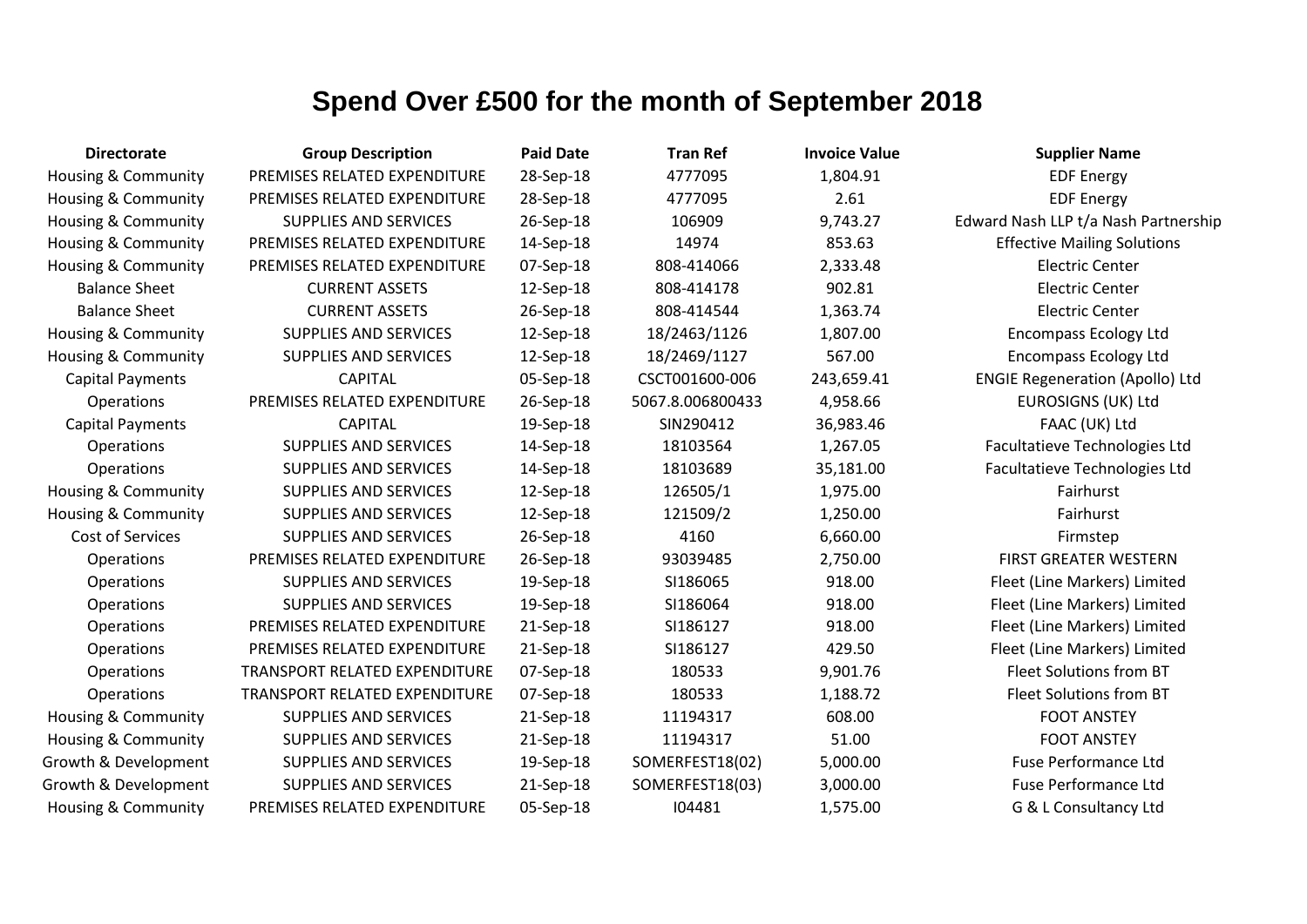| <b>Directorate</b>             | <b>Group Description</b>     | <b>Paid Date</b> | <b>Tran Ref</b>  | <b>Invoice Value</b> | <b>Supplier Name</b>                    |
|--------------------------------|------------------------------|------------------|------------------|----------------------|-----------------------------------------|
| Housing & Community            | PREMISES RELATED EXPENDITURE | 12-Sep-18        | 1014784          | 880.00               | G & L Consultancy Ltd                   |
| Operations                     | <b>EMPLOYEES</b>             | 05-Sep-18        | 44256            | 833.76               | <b>G2V Recruitment Group</b>            |
| Operations                     | <b>EMPLOYEES</b>             | 12-Sep-18        | 44552            | 834.12               | <b>G2V Recruitment Group</b>            |
| Operations                     | <b>EMPLOYEES</b>             | 21-Sep-18        | 45105            | 968.75               | <b>G2V Recruitment Group</b>            |
| Operations                     | <b>EMPLOYEES</b>             | 26-Sep-18        | 45168            | 781.25               | <b>G2V Recruitment Group</b>            |
| Operations                     | <b>EMPLOYEES</b>             | 19-Sep-18        | 44813            | 839.88               | <b>G2V Recruitment Group</b>            |
| Operations                     | <b>EMPLOYEES</b>             | 28-Sep-18        | 45416            | 1,548.00             | <b>G2V Recruitment Group</b>            |
| <b>Capital Payments</b>        | <b>CAPITAL</b>               | 19-Sep-18        | AM121-045        | 24,849.58            | <b>Galliford Try Partnerships SW</b>    |
| Operations                     | <b>SUPPLIES AND SERVICES</b> | 05-Sep-18        | GA1430361        | 842.09               | <b>Gamma Business Communications</b>    |
| Operations                     | SUPPLIES AND SERVICES        | 26-Sep-18        | GA1435522        | 854.75               | <b>Gamma Business Communications</b>    |
| Housing & Community            | <b>SUPPLIES AND SERVICES</b> | 26-Sep-18        | GTI-23           | 32,207.00            | <b>Gas Tag Limited</b>                  |
| Cost of Services               | <b>SUPPLIES AND SERVICES</b> | 07-Sep-18        | 39892            | 1,269.90             | <b>Gatenby Sanderson</b>                |
| <b>Balance Sheet</b>           | <b>CURRENT ASSETS</b>        | 14-Sep-18        | 1333A            | 924.55               | GB Sport & Leisure UK Ltd               |
| Growth & Development           | <b>SUPPLIES AND SERVICES</b> | 21-Sep-18        | 2.50111E+11      | 792.48               | <b>GE CAPITAL EQUIPMENT FINANCE LTD</b> |
| Growth & Development           | <b>SUPPLIES AND SERVICES</b> | 21-Sep-18        | 2.50111E+11      | 25.12                | GE CAPITAL EQUIPMENT FINANCE LTD        |
| Operations                     | <b>SUPPLIES AND SERVICES</b> | 07-Sep-18        | 157734           | 2,080.00             | <b>Giffords Recycling Limited</b>       |
| <b>Corporate Management</b>    | <b>SUPPLIES AND SERVICES</b> | 28-Sep-18        | 8867241          | 9,746.00             | <b>Grant Thornton LLP</b>               |
| Growth & Development           | <b>SUPPLIES AND SERVICES</b> | 19-Sep-18        | 233/18           | 1,862.10             | <b>Great Dorset Steam Fair</b>          |
| Housing & Community            | <b>SUPPLIES AND SERVICES</b> | 12-Sep-18        | L2122            | 7,635.00             | <b>Haldons Ltd</b>                      |
| Housing & Community            | <b>EMPLOYEES</b>             | 12-Sep-18        | 1008864177       | 1,198.90             | <b>HAYS Specialist Recruitment</b>      |
| Housing & Community            | <b>EMPLOYEES</b>             | 12-Sep-18        | 1008849784       | 1,800.76             | <b>HAYS Specialist Recruitment</b>      |
| Housing & Community            | <b>EMPLOYEES</b>             | 19-Sep-18        | 1008870037       | 2,250.95             | <b>HAYS Specialist Recruitment</b>      |
| Housing & Community            | <b>EMPLOYEES</b>             | 19-Sep-18        | 1008877869       | 659.94               | <b>HAYS Specialist Recruitment</b>      |
| <b>Housing &amp; Community</b> | <b>EMPLOYEES</b>             | 19-Sep-18        | 1008883426       | 1,108.45             | <b>HAYS Specialist Recruitment</b>      |
| <b>Housing &amp; Community</b> | <b>EMPLOYEES</b>             | 19-Sep-18        | 1008768558       | 1,099.90             | <b>HAYS Specialist Recruitment</b>      |
| Growth & Development           | <b>TRANSFER PAYMENTS</b>     | 07-Sep-18        | <b>EPRF 1757</b> | 10,000.00            | <b>Hestercombe Gardens Ltd</b>          |
| Operations                     | <b>SUPPLIES AND SERVICES</b> | 19-Sep-18        | 516312           | 12,119.48            | HighSpeed Office Limited                |
| Housing & Community            | <b>SUPPLIES AND SERVICES</b> | 05-Sep-18        | 8E+14            | 2,243.00             | <b>HMCTS</b>                            |
| Operations                     | <b>SUPPLIES AND SERVICES</b> | 05-Sep-18        | 305301           | 4,818.00             | <b>HMCTS</b>                            |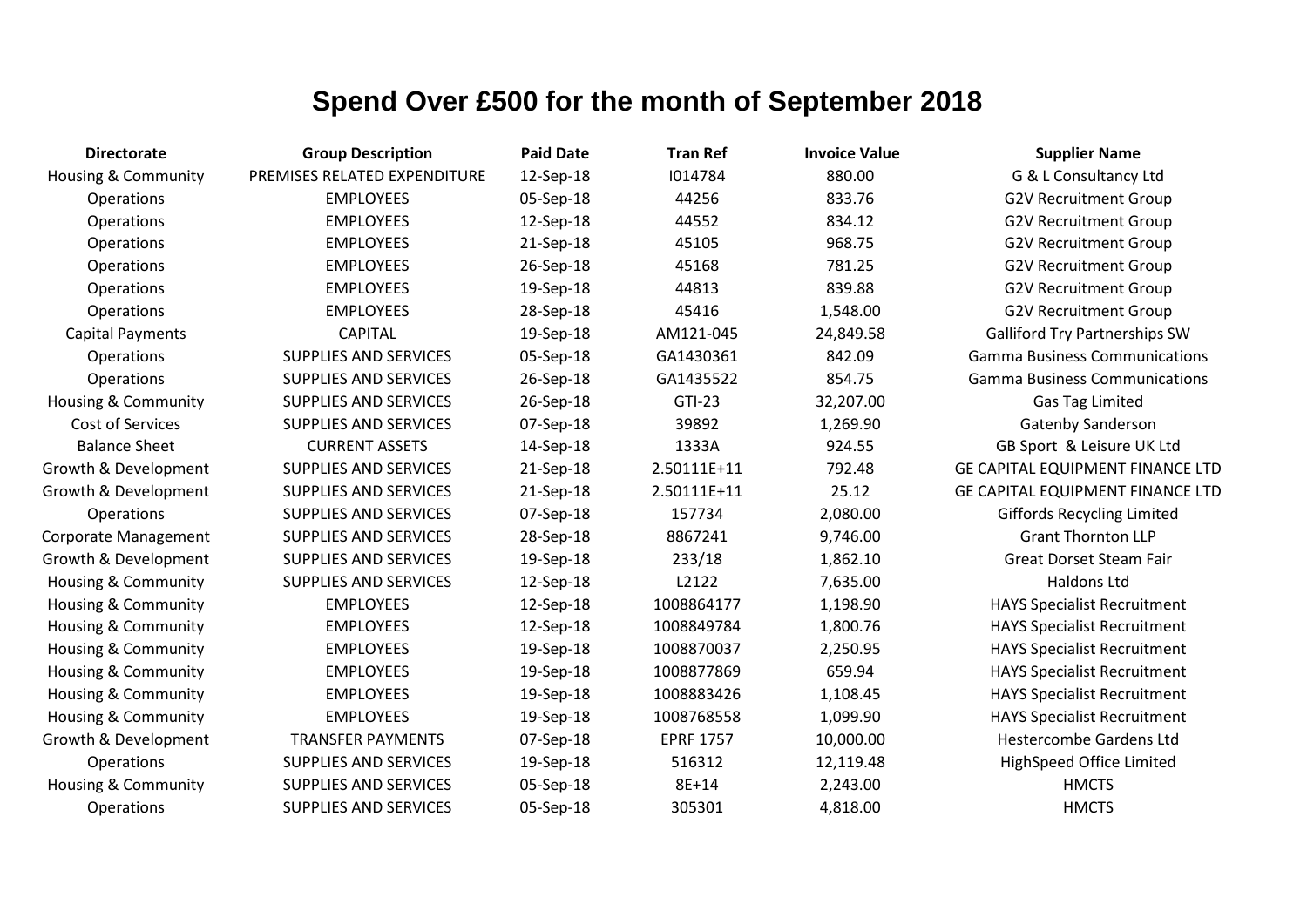| <b>Directorate</b>             | <b>Group Description</b>             | <b>Paid Date</b> | <b>Tran Ref</b> | <b>Invoice Value</b> | <b>Supplier Name</b>                |
|--------------------------------|--------------------------------------|------------------|-----------------|----------------------|-------------------------------------|
| <b>Housing &amp; Community</b> | <b>SUPPLIES AND SERVICES</b>         | 21-Sep-18        | 8E+14           | 1,013.00             | <b>HMCTS</b>                        |
| Housing & Community            | <b>SUPPLIES AND SERVICES</b>         | 05-Sep-18        | 149630          | 896.50               | Horizon                             |
| <b>Housing &amp; Community</b> | SUPPLIES AND SERVICES                | 26-Sep-18        | 162877          | 896.50               | Horizon                             |
| Growth & Development           | <b>SUPPLIES AND SERVICES</b>         | 07-Sep-18        | 11667           | 1,500.00             | Horwath HTL Ltd                     |
| Growth & Development           | <b>SUPPLIES AND SERVICES</b>         | 07-Sep-18        | 11667           | 1,500.00             | Horwath HTL Ltd                     |
| Housing & Community            | PREMISES RELATED EXPENDITURE         | 05-Sep-18        | F77/0002679     | 564.35               | Howdens Joinery                     |
| Housing & Community            | PREMISES RELATED EXPENDITURE         | 12-Sep-18        | 994/0148950     | 988.59               | Howdens Joinery                     |
| <b>Housing &amp; Community</b> | PREMISES RELATED EXPENDITURE         | 12-Sep-18        | <b>RESPMAT</b>  | 842.18               | Howdens Joinery                     |
| Housing & Community            | PREMISES RELATED EXPENDITURE         | 12-Sep-18        | 994/0148794     | 917.48               | Howdens Joinery                     |
| <b>Housing &amp; Community</b> | PREMISES RELATED EXPENDITURE         | 19-Sep-18        | 99420950030     | 865.38               | Howdens Joinery                     |
| Housing & Community            | PREMISES RELATED EXPENDITURE         | 19-Sep-18        | 994/0149385     | 618.15               | Howdens Joinery                     |
| <b>Housing &amp; Community</b> | PREMISES RELATED EXPENDITURE         | 19-Sep-18        | 994/0149240     | 681.55               | Howdens Joinery                     |
| <b>Housing &amp; Community</b> | PREMISES RELATED EXPENDITURE         | 26-Sep-18        | 994/0149696     | 1,162.44             | Howdens Joinery                     |
| <b>Housing &amp; Community</b> | PREMISES RELATED EXPENDITURE         | 26-Sep-18        | 994/0149709     | 854.82               | Howdens Joinery                     |
| Operations                     | THIRD PARTY PAYMENTS                 | 26-Sep-18        | GM761438        | 51,462.58            | Idverde                             |
| Housing & Community            | PREMISES RELATED EXPENDITURE         | 12-Sep-18        | 322814          | 578.57               | Impey Showers Ltd                   |
| <b>Housing &amp; Community</b> | PREMISES RELATED EXPENDITURE         | 19-Sep-18        | SI-324182       | 600.63               | Impey Showers Ltd                   |
| Operations                     | SUPPLIES AND SERVICES                | 05-Sep-18        | 32831199        | 579.80               | Initial Washroom Hygiene            |
| Housing & Community            | PREMISES RELATED EXPENDITURE         | 05-Sep-18        | 182             | 790.00               | J C Electrical Services             |
| <b>Housing &amp; Community</b> | PREMISES RELATED EXPENDITURE         | 05-Sep-18        | 182             | 50.00                | J C Electrical Services             |
| <b>Housing &amp; Community</b> | PREMISES RELATED EXPENDITURE         | 12-Sep-18        | 183             | 830.00               | J C Electrical Services             |
| <b>Housing &amp; Community</b> | PREMISES RELATED EXPENDITURE         | 26-Sep-18        | 185             | 720.00               | J C Electrical Services             |
| <b>Housing &amp; Community</b> | PREMISES RELATED EXPENDITURE         | 28-Sep-18        | 180907          | 4,830.00             | J Layzell & Sons Ltd                |
| <b>Balance Sheet</b>           | <b>CURRENT ASSETS</b>                | 19-Sep-18        | 610380          | 750.00               | James Mason Limited t/as Masons Kin |
| Operations                     | PREMISES RELATED EXPENDITURE         | 12-Sep-18        | CE006337        | 4,068.48             | JLT Specialty Ltd                   |
| Operations                     | <b>EMPLOYEES</b>                     | 12-Sep-18        | CE006333        | 11,760.00            | JLT Specialty Ltd                   |
| Operations                     | <b>TRANSPORT RELATED EXPENDITURE</b> | 12-Sep-18        | CE006334        | 130,838.40           | JLT Specialty Ltd                   |
| Operations                     | PREMISES RELATED EXPENDITURE         | 14-Sep-18        | CE006335        | 344,216.86           | JLT Specialty Ltd                   |
| Operations                     | PREMISES RELATED EXPENDITURE         | 12-Sep-18        | CU008994        | 28,560.00            | JLT Specialty Ltd                   |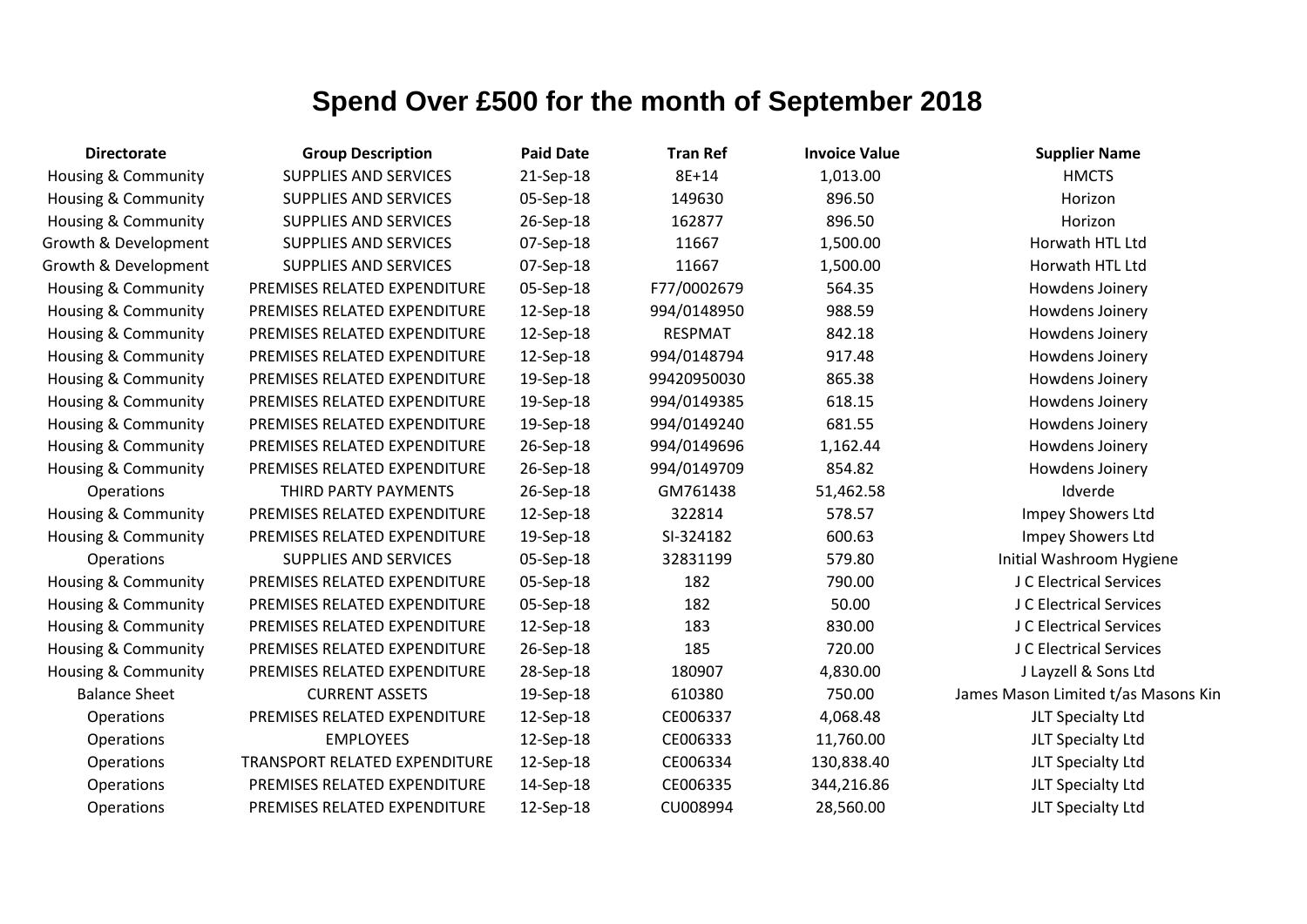| <b>Directorate</b>             | <b>Group Description</b>     | <b>Paid Date</b> | <b>Tran Ref</b> | <b>Invoice Value</b> | <b>Supplier Name</b>                       |
|--------------------------------|------------------------------|------------------|-----------------|----------------------|--------------------------------------------|
| Operations                     | PREMISES RELATED EXPENDITURE | 12-Sep-18        | CE006336        | 860.72               | JLT Specialty Ltd                          |
| Operations                     | <b>EMPLOYEES</b>             | 12-Sep-18        | CE006341        | 3,230.25             | JLT Specialty Ltd                          |
| <b>Housing &amp; Community</b> | PREMISES RELATED EXPENDITURE | 21-Sep-18        | 3237            | 3,425.00             | <b>Kings Courts</b>                        |
| <b>Housing &amp; Community</b> | SUPPLIES AND SERVICES        | 26-Sep-18        | ARINV/00290343  | 1,260.00             | Lambert Smith Hampton                      |
| Corporate Management           | <b>SUPPLIES AND SERVICES</b> | 12-Sep-18        | PST/104567      | 888.03               | Latcham Direct Ltd                         |
| Growth & Development           | <b>SUPPLIES AND SERVICES</b> | 26-Sep-18        | 877             | 2,150.00             | LHG Live Ltd                               |
| <b>Balance Sheet</b>           | <b>CURRENT ASSETS</b>        | 07-Sep-18        | IN118366        | 537.06               | Locks, Doors & Window Fittings             |
| <b>Capital Payments</b>        | <b>CAPITAL</b>               | 12-Sep-18        | 3119            | 16,200.77            | Low Carbon Exchange Ltd                    |
| <b>Capital Payments</b>        | <b>CAPITAL</b>               | 12-Sep-18        | 3119            | 4,722.50             | Low Carbon Exchange Ltd                    |
| <b>Capital Payments</b>        | <b>CAPITAL</b>               | 21-Sep-18        | 3130            | 41,709.52            | Low Carbon Exchange Ltd                    |
| <b>Capital Payments</b>        | <b>CAPITAL</b>               | 26-Sep-18        | #433            | 3,141.25             | Low Carbon Expert Ltd                      |
| Housing & Community            | PREMISES RELATED EXPENDITURE | 19-Sep-18        | 4               | 10,093.00            | M&I SHIER                                  |
| <b>Housing &amp; Community</b> | PREMISES RELATED EXPENDITURE | 19-Sep-18        | 5               | 14,300.00            | M&I SHIER                                  |
| <b>Housing &amp; Community</b> | PREMISES RELATED EXPENDITURE | 19-Sep-18        | 5               | $-4,000.00$          | <b>M&amp;I SHIER</b>                       |
| Housing & Community            | PREMISES RELATED EXPENDITURE | 19-Sep-18        | 5               | 4,000.00             | M&I SHIER                                  |
| <b>Capital Payments</b>        | <b>CAPITAL</b>               | 21-Sep-18        | 34709/0818672   | 5,652.07             | Mace Limited                               |
| <b>Capital Payments</b>        | <b>CAPITAL</b>               | 21-Sep-18        | 34709/0818669   | 9,140.00             | Mace Limited                               |
| Cost of Services               | <b>SUPPLIES AND SERVICES</b> | 28-Sep-18        | 427             | 7,680.00             | MARTIN JAMES CONSULTANCY LTD               |
| Operations                     | <b>SUPPLIES AND SERVICES</b> | 21-Sep-18        | S1208185        | 465.76               | <b>MasterCard Payment Gateway Services</b> |
| <b>Housing &amp; Community</b> | <b>SUPPLIES AND SERVICES</b> | 21-Sep-18        | S1208185        | 135.80               | <b>MasterCard Payment Gateway Services</b> |
| Operations                     | <b>SUPPLIES AND SERVICES</b> | 21-Sep-18        | S1208185        | 20.38                | <b>MasterCard Payment Gateway Services</b> |
| Operations                     | <b>SUPPLIES AND SERVICES</b> | 21-Sep-18        | S1208185        | 4.60                 | <b>MasterCard Payment Gateway Services</b> |
| Housing & Community            | <b>SUPPLIES AND SERVICES</b> | 21-Sep-18        | S1208185        | 191.59               | <b>MasterCard Payment Gateway Services</b> |
| Operations                     | <b>SUPPLIES AND SERVICES</b> | 21-Sep-18        | S1208185        | 21.87                | <b>MasterCard Payment Gateway Services</b> |
| Operations                     | <b>SUPPLIES AND SERVICES</b> | 21-Sep-18        | S1209049        | 417.03               | <b>MasterCard Payment Gateway Services</b> |
| <b>Housing &amp; Community</b> | <b>SUPPLIES AND SERVICES</b> | 21-Sep-18        | S1209049        | 100.93               | <b>MasterCard Payment Gateway Services</b> |
| Operations                     | <b>SUPPLIES AND SERVICES</b> | 21-Sep-18        | S1209049        | 20.21                | <b>MasterCard Payment Gateway Services</b> |
| Operations                     | <b>SUPPLIES AND SERVICES</b> | 21-Sep-18        | S1209049        | 3.51                 | <b>MasterCard Payment Gateway Services</b> |
| Housing & Community            | <b>SUPPLIES AND SERVICES</b> | 21-Sep-18        | S1209049        | 178.63               | <b>MasterCard Payment Gateway Services</b> |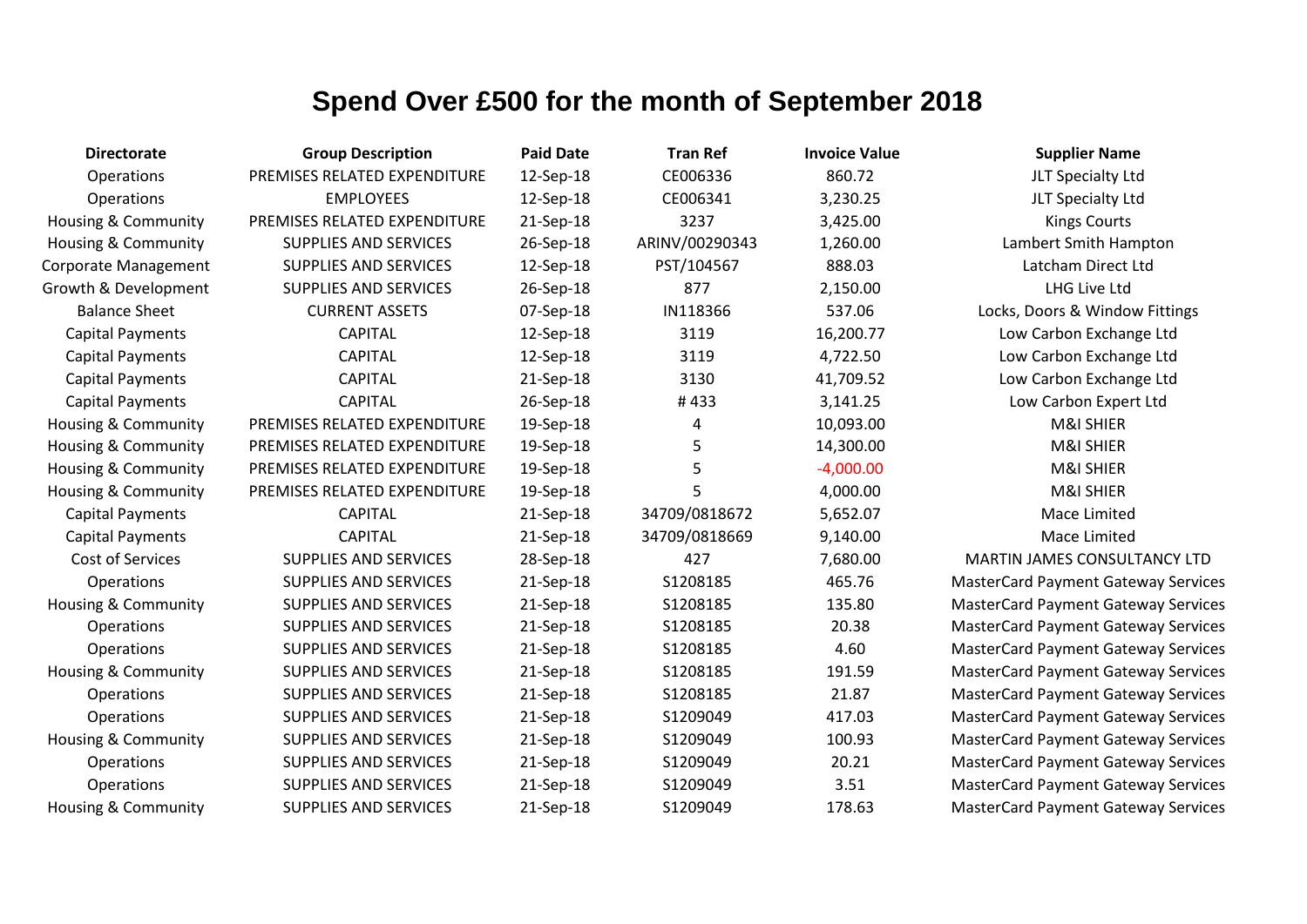| <b>Directorate</b>             | <b>Group Description</b>      | <b>Paid Date</b> | <b>Tran Ref</b> | <b>Invoice Value</b> | <b>Supplier Name</b>                       |
|--------------------------------|-------------------------------|------------------|-----------------|----------------------|--------------------------------------------|
| Operations                     | <b>SUPPLIES AND SERVICES</b>  | 21-Sep-18        | S1209049        | 14.69                | <b>MasterCard Payment Gateway Services</b> |
| Operations                     | <b>SUPPLIES AND SERVICES</b>  | 21-Sep-18        | SI211015        | 440.43               | <b>MasterCard Payment Gateway Services</b> |
| Housing & Community            | <b>SUPPLIES AND SERVICES</b>  | 21-Sep-18        | SI211015        | 49.75                | <b>MasterCard Payment Gateway Services</b> |
| Operations                     | <b>SUPPLIES AND SERVICES</b>  | 21-Sep-18        | SI211015        | 21.26                | <b>MasterCard Payment Gateway Services</b> |
| Operations                     | <b>SUPPLIES AND SERVICES</b>  | 21-Sep-18        | SI211015        | 4.63                 | <b>MasterCard Payment Gateway Services</b> |
| <b>Housing &amp; Community</b> | <b>SUPPLIES AND SERVICES</b>  | 21-Sep-18        | SI211015        | 206.80               | <b>MasterCard Payment Gateway Services</b> |
| Operations                     | <b>SUPPLIES AND SERVICES</b>  | 21-Sep-18        | SI211015        | 12.13                | <b>MasterCard Payment Gateway Services</b> |
| <b>Balance Sheet</b>           | <b>HOLDING ACCOUNTS</b>       | 12-Sep-18        | IN25341         | 38,811.71            | Matrix SCM Ltd                             |
| <b>Balance Sheet</b>           | <b>HOLDING ACCOUNTS</b>       | 26-Sep-18        | IN25434         | 26,613.42            | Matrix SCM Ltd                             |
| <b>Balance Sheet</b>           | <b>HOLDING ACCOUNTS</b>       | 26-Sep-18        | IN25526         | 40,039.75            | Matrix SCM Ltd                             |
| Corporate Management           | THIRD PARTY PAYMENTS          | 26-Sep-18        | 3111681         | 25,262.75            | <b>MENDIP DISTRICT COUNCIL</b>             |
| Operations                     | PREMISES RELATED EXPENDITURE  | 05-Sep-18        | M3223           | 2,937.66             | Mercury Infrastructure Services Ltd        |
| Operations                     | PREMISES RELATED EXPENDITURE  | 26-Sep-18        | M3236           | 2,937.66             | Mercury Infrastructure Services Ltd        |
| <b>Capital Payments</b>        | <b>CAPITAL</b>                | 12-Sep-18        | IN028770/106    | 540,784.03           | Midas Construction Ltd.                    |
| <b>Capital Payments</b>        | <b>CAPITAL</b>                | 14-Sep-18        | IN004732/003    | 79,140.58            | Mi-Space (UK) Ltd                          |
| <b>Capital Payments</b>        | <b>CAPITAL</b>                | 14-Sep-18        | IN004733/005    | 53,230.05            | Mi-Space (UK) Ltd                          |
| <b>Capital Payments</b>        | <b>CAPITAL</b>                | 05-Sep-18        | 64105/91681955  | 59,182.71            | MITIE PROPERTY SERVICES (UK) LTD           |
| <b>Housing &amp; Community</b> | PREMISES RELATED EXPENDITURE  | 05-Sep-18        | 64105/91681967  | 17,305.47            | MITIE PROPERTY SERVICES (UK) LTD           |
| Operations                     | PREMISES RELATED EXPENDITURE  | 05-Sep-18        | 15790           | 1,929.38             | <b>MMES 2012 LTD</b>                       |
| Operations                     | PREMISES RELATED EXPENDITURE  | 05-Sep-18        | 15789           | 5,764.80             | <b>MMES 2012 LTD</b>                       |
| Operations                     | PREMISES RELATED EXPENDITURE  | 28-Sep-18        | 0338-168548     | 2,791.50             | Montagu Evans LLP                          |
| <b>Housing &amp; Community</b> | TRANSPORT RELATED EXPENDITURE | 14-Sep-18        | 9284            | 642.96               | Montaz Engineering Solutions Ltd           |
| Operations                     | <b>SUPPLIES AND SERVICES</b>  | 14-Sep-18        | 9281            | 660.00               | <b>Montaz Engineering Solutions Ltd</b>    |
| Housing & Community            | TRANSPORT RELATED EXPENDITURE | 28-Sep-18        | 9359            | 633.32               | Montaz Engineering Solutions Ltd           |
| <b>Housing &amp; Community</b> | PREMISES RELATED EXPENDITURE  | 07-Sep-18        | 230             | 527.30               | Mr Keven Pearse                            |
| <b>Housing &amp; Community</b> | PREMISES RELATED EXPENDITURE  | 05-Sep-18        | 229             | 905.33               | Mr Keven Pearse                            |
| <b>Housing &amp; Community</b> | PREMISES RELATED EXPENDITURE  | 12-Sep-18        | 232             | 775.00               | Mr Keven Pearse                            |
| <b>Housing &amp; Community</b> | PREMISES RELATED EXPENDITURE  | 19-Sep-18        | 233             | 775.00               | Mr Keven Pearse                            |
| <b>Balance Sheet</b>           | <b>HOLDING ACCOUNTS</b>       | 19-Sep-18        | 2110            | 1,133.33             | My Staff Shop Limited                      |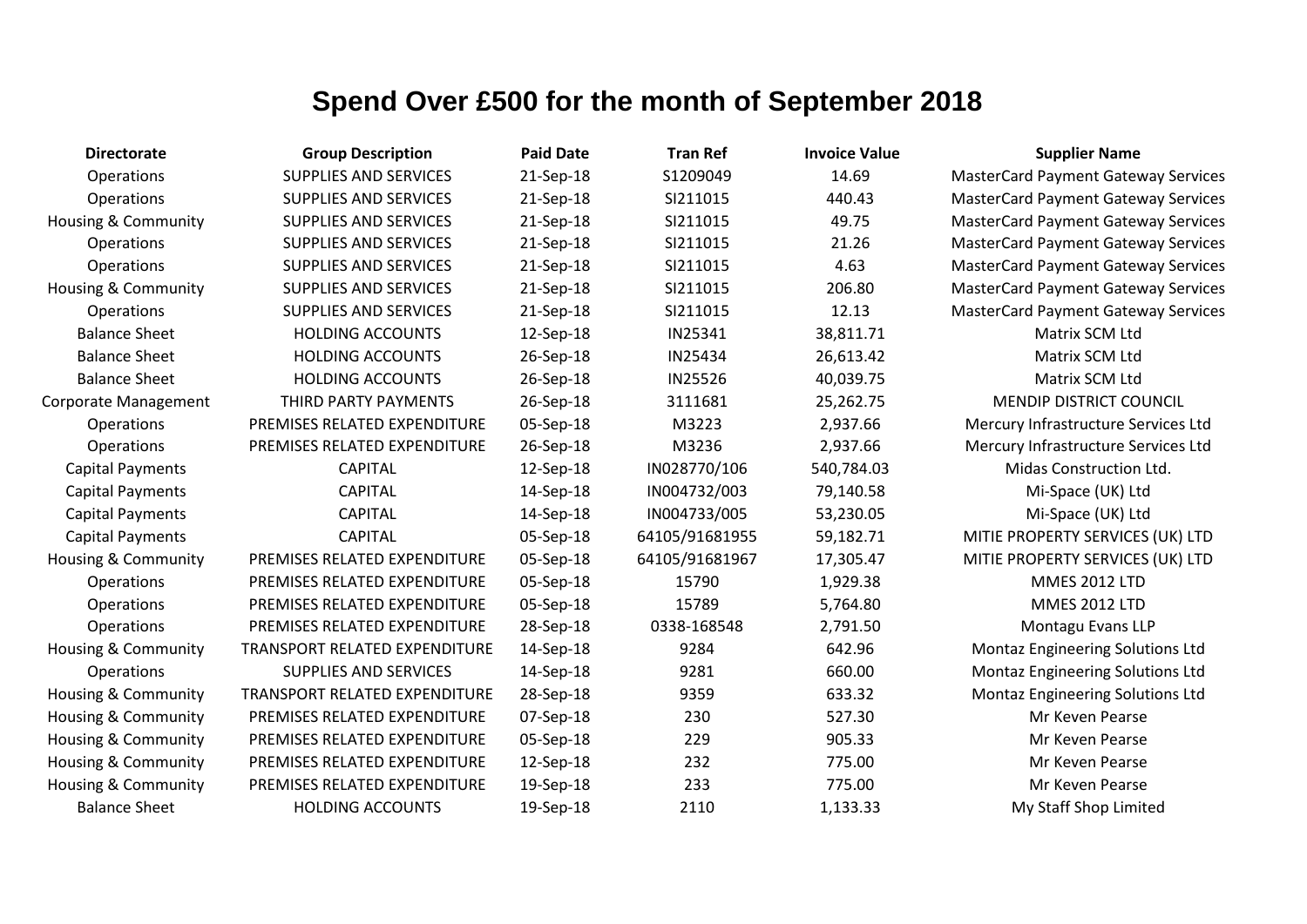| <b>Directorate</b>             | <b>Group Description</b>     | <b>Paid Date</b> | <b>Tran Ref</b>  | <b>Invoice Value</b> | <b>Supplier Name</b>                   |
|--------------------------------|------------------------------|------------------|------------------|----------------------|----------------------------------------|
| <b>Balance Sheet</b>           | <b>HOLDING ACCOUNTS</b>      | 14-Sep-18        | 2461             | 5,776.70             | My Staff Shop Limited                  |
| Growth & Development           | <b>SUPPLIES AND SERVICES</b> | 12-Sep-18        | AREXT/00207707   | 4,152.72             | <b>National Express Ltd</b>            |
| <b>Capital Payments</b>        | <b>CAPITAL</b>               | 05-Sep-18        | 18080023         | 17,473.39            | Nationwide Windows Ltd                 |
| <b>Capital Payments</b>        | <b>CAPITAL</b>               | 26-Sep-18        | 18060346         | 15,349.58            | Nationwide Windows Ltd                 |
| <b>Capital Payments</b>        | <b>CAPITAL</b>               | 26-Sep-18        | 18080287         | 30,108.90            | Nationwide Windows Ltd                 |
| Operations                     | <b>SUPPLIES AND SERVICES</b> | 05-Sep-18        | 9303             | 1,680.00             | Neil Curtis & Sons Funeral Contractors |
| Operations                     | SUPPLIES AND SERVICES        | 19-Sep-18        | 9354             | 1,450.00             | Neil Curtis & Sons Funeral Contractors |
| Operations                     | <b>SUPPLIES AND SERVICES</b> | 19-Sep-18        | 9354             | 2,450.00             | Neil Curtis & Sons Funeral Contractors |
| Operations                     | <b>SUPPLIES AND SERVICES</b> | 19-Sep-18        | 9354             | 4,260.00             | Neil Curtis & Sons Funeral Contractors |
| Operations                     | PREMISES RELATED EXPENDITURE | 28-Sep-18        | 9398             | 1,480.00             | Neil Curtis & Sons Funeral Contractors |
| Operations                     | <b>SUPPLIES AND SERVICES</b> | 07-Sep-18        | T28483           | 928.80               | New Auto Ltd T/A Mogo (UK)             |
| Operations                     | SUPPLIES AND SERVICES        | 07-Sep-18        | T28483           | 251.00               | New Auto Ltd T/A Mogo (UK)             |
| Operations                     | <b>SUPPLIES AND SERVICES</b> | 07-Sep-18        | T28483           | 96.00                | New Auto Ltd T/A Mogo (UK)             |
| Operations                     | <b>SUPPLIES AND SERVICES</b> | 07-Sep-18        | T28483           | 19.90                | New Auto Ltd T/A Mogo (UK)             |
| Growth & Development           | <b>SUPPLIES AND SERVICES</b> | 26-Sep-18        | NM32353          | 880.00               | New Mind Internet Consultancy Ltd      |
| Operations                     | <b>SUPPLIES AND SERVICES</b> | 28-Sep-18        | <b>INV03560</b>  | 560.59               | <b>Nexus Fusion Limited</b>            |
| Operations                     | <b>SUPPLIES AND SERVICES</b> | 19-Sep-18        | 01249-14861426C7 | 59.24                | <b>NIGEL K FORD</b>                    |
| Growth & Development           | <b>SUPPLIES AND SERVICES</b> | 26-Sep-18        | 633              | 1,000.00             | <b>NO 5 CHAMBERS LTD</b>               |
| Cost of Services               | SUPPLIES AND SERVICES        | 12-Sep-18        | 70618            | 164.50               | Oake Manor Golf Club Ltd               |
| Cost of Services               | <b>SUPPLIES AND SERVICES</b> | 12-Sep-18        | 70618            | 835.50               | Oake Manor Golf Club Ltd               |
| Operations                     | <b>EMPLOYEES</b>             | 21-Sep-18        | 16481005         | 571.28               | <b>Office Angels</b>                   |
| Operations                     | <b>EMPLOYEES</b>             | 12-Sep-18        | 16481004         | 571.28               | <b>Office Angels</b>                   |
| Operations                     | <b>EMPLOYEES</b>             | 12-Sep-18        | 16483392         | 571.28               | <b>Office Angels</b>                   |
| Operations                     | <b>EMPLOYEES</b>             | 12-Sep-18        | 16483393         | 571.28               | <b>Office Angels</b>                   |
| Operations                     | <b>SUPPLIES AND SERVICES</b> | 26-Sep-18        | 25674            | 535.00               | <b>OPAL ENVELOPES (SAPPHIRE)</b>       |
| <b>Housing &amp; Community</b> | PREMISES RELATED EXPENDITURE | 19-Sep-18        | <b>INV-0229</b>  | 4,522.92             | <b>Otter South West LTD</b>            |
| <b>Capital Payments</b>        | <b>CAPITAL</b>               | 19-Sep-18        | INV-0199         | 16,354.82            | <b>Otter South West LTD</b>            |
| <b>Capital Payments</b>        | <b>CAPITAL</b>               | 19-Sep-18        | <b>INV-0221</b>  | 42,038.28            | <b>Otter South West LTD</b>            |
| <b>Capital Payments</b>        | <b>CAPITAL</b>               | 28-Sep-18        | <b>INV-0237</b>  | 51,206.37            | <b>Otter South West LTD</b>            |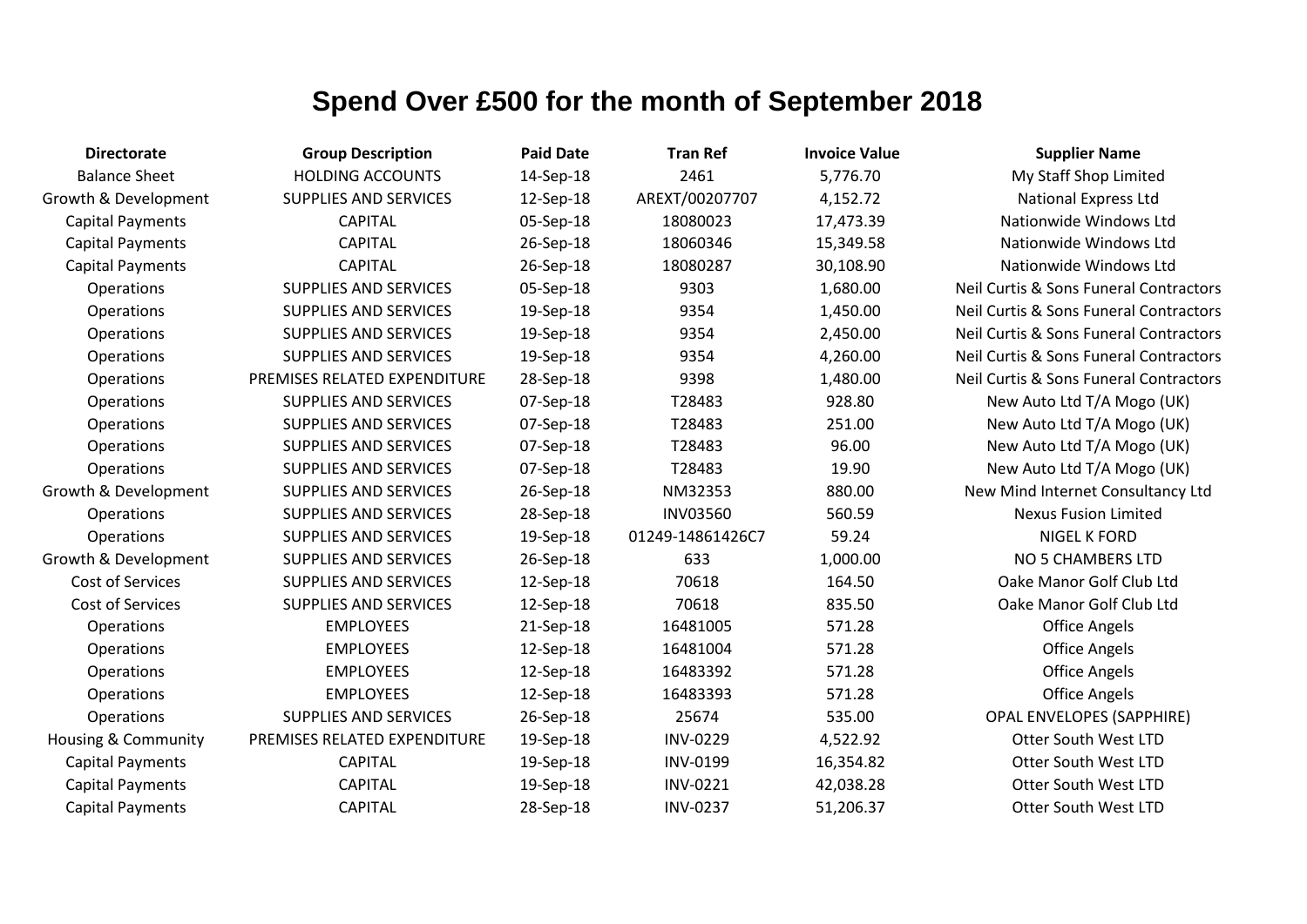| <b>Directorate</b>             | <b>Group Description</b>     | <b>Paid Date</b> | <b>Tran Ref</b>                      | <b>Invoice Value</b> | <b>Supplier Name</b>                       |
|--------------------------------|------------------------------|------------------|--------------------------------------|----------------------|--------------------------------------------|
| Housing & Community            | THIRD PARTY PAYMENTS         | 12-Sep-18        | <b>EPRF 1860</b>                     | 2,000.00             | <b>Palmer Snell Lettings</b>               |
| <b>Housing &amp; Community</b> | THIRD PARTY PAYMENTS         | 19-Sep-18        | <b>EPRF 1897</b>                     | 4,415.00             | <b>Palmer Snell Lettings</b>               |
| <b>Capital Payments</b>        | <b>CAPITAL</b>               | 21-Sep-18        | 45114                                | 3,698.50             | PAR Engineering (MK) Ltd                   |
| <b>Capital Payments</b>        | <b>CAPITAL</b>               | 21-Sep-18        | 45114                                | 833.00               | PAR Engineering (MK) Ltd                   |
| <b>Capital Payments</b>        | <b>CAPITAL</b>               | 21-Sep-18        | 45114                                | 0.20                 | PAR Engineering (MK) Ltd                   |
| <b>Capital Payments</b>        | <b>CAPITAL</b>               | 21-Sep-18        | 45114                                | 1,201.30             | PAR Engineering (MK) Ltd                   |
| <b>Capital Payments</b>        | <b>CAPITAL</b>               | 21-Sep-18        | 45114                                | 130.00               | PAR Engineering (MK) Ltd                   |
| <b>Capital Payments</b>        | <b>CAPITAL</b>               | 05-Sep-18        | 13687                                | 2,380.87             | PARSONS LANDSCAPES LTD                     |
| <b>Capital Payments</b>        | <b>CAPITAL</b>               | 12-Sep-18        | 13581                                | 4,067.50             | PARSONS LANDSCAPES LTD                     |
| <b>Capital Payments</b>        | <b>CAPITAL</b>               | 19-Sep-18        | 13677                                | 196.00               | PARSONS LANDSCAPES LTD                     |
| <b>Capital Payments</b>        | <b>CAPITAL</b>               | 19-Sep-18        | 13677                                | 489.00               | PARSONS LANDSCAPES LTD                     |
| Housing & Community            | PREMISES RELATED EXPENDITURE | 07-Sep-18        | 3                                    | $-400.00$            | Pathway Landscaping                        |
| <b>Housing &amp; Community</b> | PREMISES RELATED EXPENDITURE | 07-Sep-18        | 3                                    | 400.00               | Pathway Landscaping                        |
| Growth & Development           | SUPPLIES AND SERVICES        | 12-Sep-18        | <b>INV-0012</b>                      | 2,115.00             | People and Places Partnership Ltd          |
| Growth & Development           | <b>SUPPLIES AND SERVICES</b> | 26-Sep-18        | 154521LT                             | 3,261.00             | PETER BRETT ASSOCIATES                     |
| Growth & Development           | <b>SUPPLIES AND SERVICES</b> | 14-Sep-18        | 24857                                | 14,663.00            | Pinacl Solutions (UK) Ltd                  |
| Operations                     | SUPPLIES AND SERVICES        | 21-Sep-18        | 29240196                             | 576.00               | Pitney Bowes Ltd                           |
| <b>Housing &amp; Community</b> | PREMISES RELATED EXPENDITURE | 21-Sep-18        | 56/00251197                          | 927.39               | Plumbase                                   |
| Housing & Community            | <b>SUPPLIES AND SERVICES</b> | 19-Sep-18        | 1820                                 | 607.50               | Pork u Pyne                                |
| <b>Capital Payments</b>        | <b>CAPITAL</b>               | 05-Sep-18        | INV706109                            | 900.00               | Porter Dodson LLP                          |
| <b>Housing &amp; Community</b> | PREMISES RELATED EXPENDITURE | 05-Sep-18        | 184                                  | 5,206.87             | PW SOLUTIONS                               |
| <b>Capital Payments</b>        | <b>CAPITAL</b>               | 19-Sep-18        | 143                                  | 1,947.00             | R W GALE LTD                               |
| <b>Capital Payments</b>        | <b>CAPITAL</b>               | 19-Sep-18        | 143                                  | 2,700.00             | R W GALE LTD                               |
| Housing & Community            | PREMISES RELATED EXPENDITURE | 14-Sep-18        | PINF1365910                          | 574.98               | Randstad CPE                               |
| Housing & Community            | PREMISES RELATED EXPENDITURE | 14-Sep-18        | PINF1365934                          | 574.98               | <b>Randstad CPE</b>                        |
| Housing & Community            | PREMISES RELATED EXPENDITURE | 21-Sep-18        | PINF1370840                          | 574.98               | <b>Randstad CPE</b>                        |
| Housing & Community            | SUPPLIES AND SERVICES        |                  | 12-Sep-18 icted Commercial Confident | 1,019.24             | <b>Redacted Commercial Confidentiality</b> |
| <b>Housing &amp; Community</b> | SUPPLIES AND SERVICES        |                  | 12-Sep-18 icted Commercial Confident | 1,879.00             | <b>Redacted Commercial Confidentiality</b> |
| <b>Housing &amp; Community</b> | <b>SUPPLIES AND SERVICES</b> | 07-Sep-18        | <b>Redacted Personal Data</b>        | 720.00               | <b>Redacted Personal Data</b>              |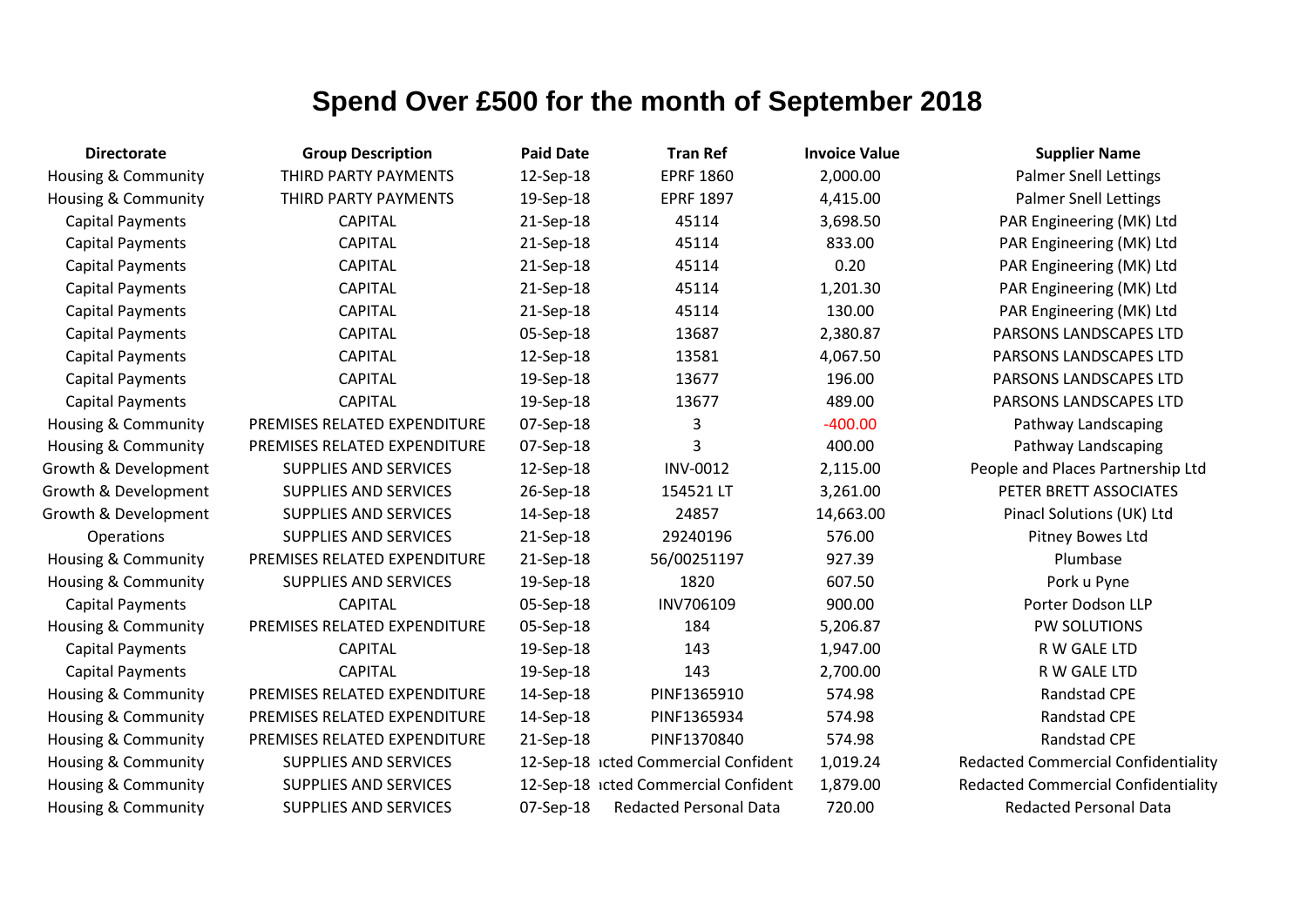| <b>Directorate</b>  | <b>Group Description</b>     | <b>Paid Date</b> | <b>Tran Ref</b>               | <b>Invoice Value</b> | <b>Supplier Name</b>          |
|---------------------|------------------------------|------------------|-------------------------------|----------------------|-------------------------------|
| Housing & Community | <b>EMPLOYEES</b>             | 14-Sep-18        | <b>Redacted Personal Data</b> | 685.57               | <b>Redacted Personal Data</b> |
| Housing & Community | <b>EMPLOYEES</b>             | 07-Sep-18        | <b>Redacted Personal Data</b> | 700.00               | <b>Redacted Personal Data</b> |
| Housing & Community | <b>EMPLOYEES</b>             | 07-Sep-18        | <b>Redacted Personal Data</b> | 27.88                | <b>Redacted Personal Data</b> |
| Housing & Community | <b>EMPLOYEES</b>             | 14-Sep-18        | <b>Redacted Personal Data</b> | 914.51               | <b>Redacted Personal Data</b> |
| Housing & Community | <b>EMPLOYEES</b>             | 14-Sep-18        | <b>Redacted Personal Data</b> | 948.00               | <b>Redacted Personal Data</b> |
| Housing & Community | <b>EMPLOYEES</b>             | 14-Sep-18        | <b>Redacted Personal Data</b> | 727.88               | <b>Redacted Personal Data</b> |
| Housing & Community | <b>EMPLOYEES</b>             | 14-Sep-18        | <b>Redacted Personal Data</b> | 901.33               | <b>Redacted Personal Data</b> |
| Housing & Community | <b>EMPLOYEES</b>             | 14-Sep-18        | <b>Redacted Personal Data</b> | 681.20               | <b>Redacted Personal Data</b> |
| Housing & Community | <b>EMPLOYEES</b>             | 21-Sep-18        | <b>Redacted Personal Data</b> | 992.00               | <b>Redacted Personal Data</b> |
| Housing & Community | <b>EMPLOYEES</b>             | 21-Sep-18        | <b>Redacted Personal Data</b> | 582.30               | <b>Redacted Personal Data</b> |
| Housing & Community | <b>EMPLOYEES</b>             | 21-Sep-18        | <b>Redacted Personal Data</b> | 891.11               | <b>Redacted Personal Data</b> |
| Housing & Community | <b>EMPLOYEES</b>             | 28-Sep-18        | <b>Redacted Personal Data</b> | 659.94               | <b>Redacted Personal Data</b> |
| Housing & Community | <b>EMPLOYEES</b>             | 28-Sep-18        | <b>Redacted Personal Data</b> | 988.80               | <b>Redacted Personal Data</b> |
| Housing & Community | <b>EMPLOYEES</b>             | 28-Sep-18        | <b>Redacted Personal Data</b> | 581.53               | <b>Redacted Personal Data</b> |
| Housing & Community | <b>EMPLOYEES</b>             | 28-Sep-18        | <b>Redacted Personal Data</b> | 725.00               | <b>Redacted Personal Data</b> |
| Operations          | <b>EMPLOYEES</b>             | 05-Sep-18        | <b>Redacted Personal Data</b> | 1,093.05             | <b>Redacted Personal Data</b> |
| Operations          | <b>EMPLOYEES</b>             | 07-Sep-18        | <b>Redacted Personal Data</b> | 1,821.75             | <b>Redacted Personal Data</b> |
| Operations          | <b>EMPLOYEES</b>             | 07-Sep-18        | <b>Redacted Personal Data</b> | 1,821.75             | <b>Redacted Personal Data</b> |
| Operations          | <b>EMPLOYEES</b>             | 12-Sep-18        | <b>Redacted Personal Data</b> | 1,821.75             | <b>Redacted Personal Data</b> |
| Operations          | <b>EMPLOYEES</b>             | 14-Sep-18        | <b>Redacted Personal Data</b> | 1,457.40             | <b>Redacted Personal Data</b> |
| Operations          | <b>EMPLOYEES</b>             | 21-Sep-18        | <b>Redacted Personal Data</b> | 1,821.75             | <b>Redacted Personal Data</b> |
| Operations          | <b>EMPLOYEES</b>             | 28-Sep-18        | <b>Redacted Personal Data</b> | 1,821.75             | <b>Redacted Personal Data</b> |
| Housing & Community | <b>SUPPLIES AND SERVICES</b> | 05-Sep-18        | <b>Redacted Personal Data</b> | 1,625.00             | <b>Redacted Personal Data</b> |
| Housing & Community | <b>EMPLOYEES</b>             | 05-Sep-18        | <b>Redacted Personal Data</b> | 1,530.00             | <b>Redacted Personal Data</b> |
| Operations          | <b>EMPLOYEES</b>             | 05-Sep-18        | <b>Redacted Personal Data</b> | 740.00               | <b>Redacted Personal Data</b> |
| Operations          | <b>EMPLOYEES</b>             | 05-Sep-18        | <b>Redacted Personal Data</b> | 740.00               | <b>Redacted Personal Data</b> |
| Operations          | <b>EMPLOYEES</b>             | 26-Sep-18        | <b>Redacted Personal Data</b> | 740.00               | <b>Redacted Personal Data</b> |
| Operations          | <b>EMPLOYEES</b>             | 26-Sep-18        | <b>Redacted Personal Data</b> | 740.00               | <b>Redacted Personal Data</b> |
| Operations          | <b>EMPLOYEES</b>             | 26-Sep-18        | <b>Redacted Personal Data</b> | 740.00               | <b>Redacted Personal Data</b> |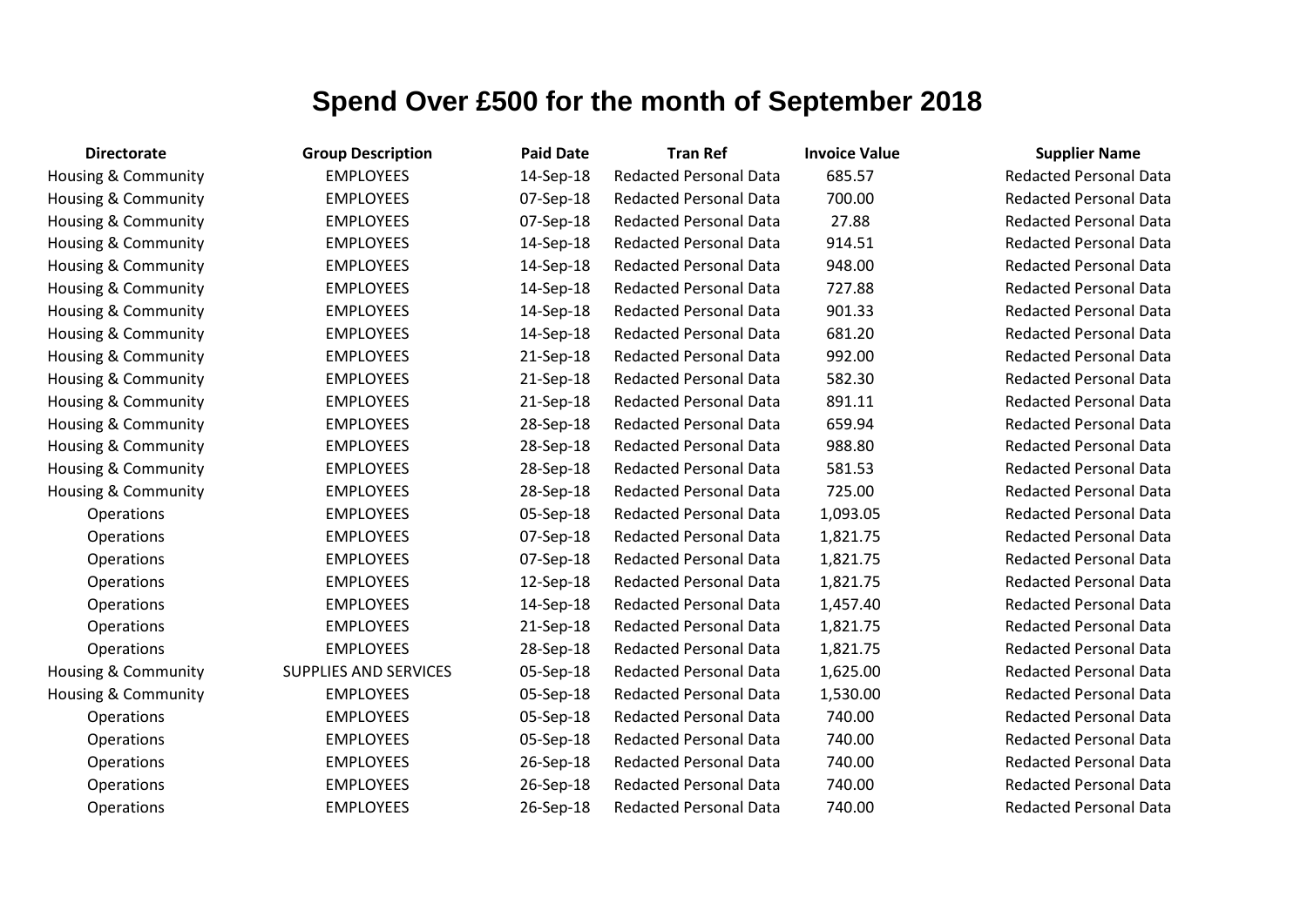| <b>Directorate</b>             | <b>Group Description</b> | <b>Paid Date</b> | <b>Tran Ref</b>               | <b>Invoice Value</b> | <b>Supplier Name</b>     |
|--------------------------------|--------------------------|------------------|-------------------------------|----------------------|--------------------------|
| Operations                     | <b>EMPLOYEES</b>         | 26-Sep-18        | <b>Redacted Personal Data</b> | 740.00               | <b>Redacted Personal</b> |
| Growth & Development           | <b>EMPLOYEES</b>         | 21-Sep-18        | <b>Redacted Personal Data</b> | 853.32               | <b>Redacted Personal</b> |
| Growth & Development           | <b>EMPLOYEES</b>         | 21-Sep-18        | <b>Redacted Personal Data</b> | 213.33               | Redacted Personal        |
| Operations                     | <b>EMPLOYEES</b>         | 07-Sep-18        | <b>Redacted Personal Data</b> | 2,006.55             | <b>Redacted Personal</b> |
| Housing & Community            | <b>EMPLOYEES</b>         | 12-Sep-18        | <b>Redacted Personal Data</b> | 1,260.00             | <b>Redacted Personal</b> |
| Housing & Community            | <b>EMPLOYEES</b>         | 12-Sep-18        | <b>Redacted Personal Data</b> | 1,911.75             | Redacted Personal        |
| Housing & Community            | <b>EMPLOYEES</b>         | 19-Sep-18        | <b>Redacted Personal Data</b> | 1,911.75             | <b>Redacted Personal</b> |
| Operations                     | <b>EMPLOYEES</b>         | 19-Sep-18        | Redacted Personal Data        | 1,203.93             | Redacted Personal        |
| <b>Housing &amp; Community</b> | <b>EMPLOYEES</b>         | 19-Sep-18        | <b>Redacted Personal Data</b> | 1,911.75             | Redacted Personal        |
| Housing & Community            | <b>EMPLOYEES</b>         | 19-Sep-18        | <b>Redacted Personal Data</b> | 945.00               | <b>Redacted Personal</b> |
| Housing & Community            | <b>EMPLOYEES</b>         | 19-Sep-18        | <b>Redacted Personal Data</b> | 1,417.50             | <b>Redacted Personal</b> |
| Housing & Community            | <b>EMPLOYEES</b>         | 07-Sep-18        | <b>Redacted Personal Data</b> | 925.00               | <b>Redacted Personal</b> |
| Housing & Community            | <b>EMPLOYEES</b>         | 07-Sep-18        | <b>Redacted Personal Data</b> | 954.50               | <b>Redacted Personal</b> |
| Housing & Community            | <b>EMPLOYEES</b>         | 07-Sep-18        | <b>Redacted Personal Data</b> | 851.00               | Redacted Personal        |
| Housing & Community            | <b>EMPLOYEES</b>         | 07-Sep-18        | <b>Redacted Personal Data</b> | 940.30               | <b>Redacted Personal</b> |
| Housing & Community            | <b>EMPLOYEES</b>         | 07-Sep-18        | <b>Redacted Personal Data</b> | 980.00               | <b>Redacted Personal</b> |
| Housing & Community            | <b>EMPLOYEES</b>         | 05-Sep-18        | <b>Redacted Personal Data</b> | 925.00               | <b>Redacted Personal</b> |
| Housing & Community            | <b>EMPLOYEES</b>         | 14-Sep-18        | <b>Redacted Personal Data</b> | 925.00               | <b>Redacted Personal</b> |
| Housing & Community            | <b>EMPLOYEES</b>         | 14-Sep-18        | <b>Redacted Personal Data</b> | 925.00               | <b>Redacted Personal</b> |
| Housing & Community            | <b>EMPLOYEES</b>         | 14-Sep-18        | <b>Redacted Personal Data</b> | 1,008.00             | <b>Redacted Personal</b> |
| Housing & Community            | <b>EMPLOYEES</b>         | 14-Sep-18        | <b>Redacted Personal Data</b> | 977.50               | <b>Redacted Personal</b> |
| Housing & Community            | <b>EMPLOYEES</b>         | 21-Sep-18        | <b>Redacted Personal Data</b> | 851.00               | <b>Redacted Personal</b> |
| Housing & Community            | <b>EMPLOYEES</b>         | 21-Sep-18        | <b>Redacted Personal Data</b> | 977.50               | <b>Redacted Personal</b> |
| Housing & Community            | <b>EMPLOYEES</b>         | 26-Sep-18        | <b>Redacted Personal Data</b> | 851.00               | <b>Redacted Personal</b> |
| Housing & Community            | <b>EMPLOYEES</b>         | 26-Sep-18        | <b>Redacted Personal Data</b> | 882.85               | <b>Redacted Personal</b> |
| Housing & Community            | <b>EMPLOYEES</b>         | 21-Sep-18        | <b>Redacted Personal Data</b> | 925.00               | <b>Redacted Personal</b> |
| Housing & Community            | <b>EMPLOYEES</b>         | 21-Sep-18        | <b>Redacted Personal Data</b> | 882.00               | <b>Redacted Personal</b> |
| Housing & Community            | <b>EMPLOYEES</b>         | 28-Sep-18        | <b>Redacted Personal Data</b> | 743.75               | <b>Redacted Personal</b> |
| Housing & Community            | <b>EMPLOYEES</b>         | 28-Sep-18        | <b>Redacted Personal Data</b> | 863.95               | <b>Redacted Personal</b> |

**Redacted Personal Data** Redacted Personal Data Redacted Personal Data Redacted Personal Data Redacted Personal Data Redacted Personal Data **Redacted Personal Data** Redacted Personal Data Redacted Personal Data Redacted Personal Data Redacted Personal Data Redacted Personal Data Redacted Personal Data Redacted Personal Data Redacted Personal Data Redacted Personal Data Redacted Personal Data Redacted Personal Data Redacted Personal Data Redacted Personal Data Redacted Personal Data Redacted Personal Data Redacted Personal Data Redacted Personal Data Redacted Personal Data Redacted Personal Data Redacted Personal Data

Redacted Personal Data

**Redacted Personal Data**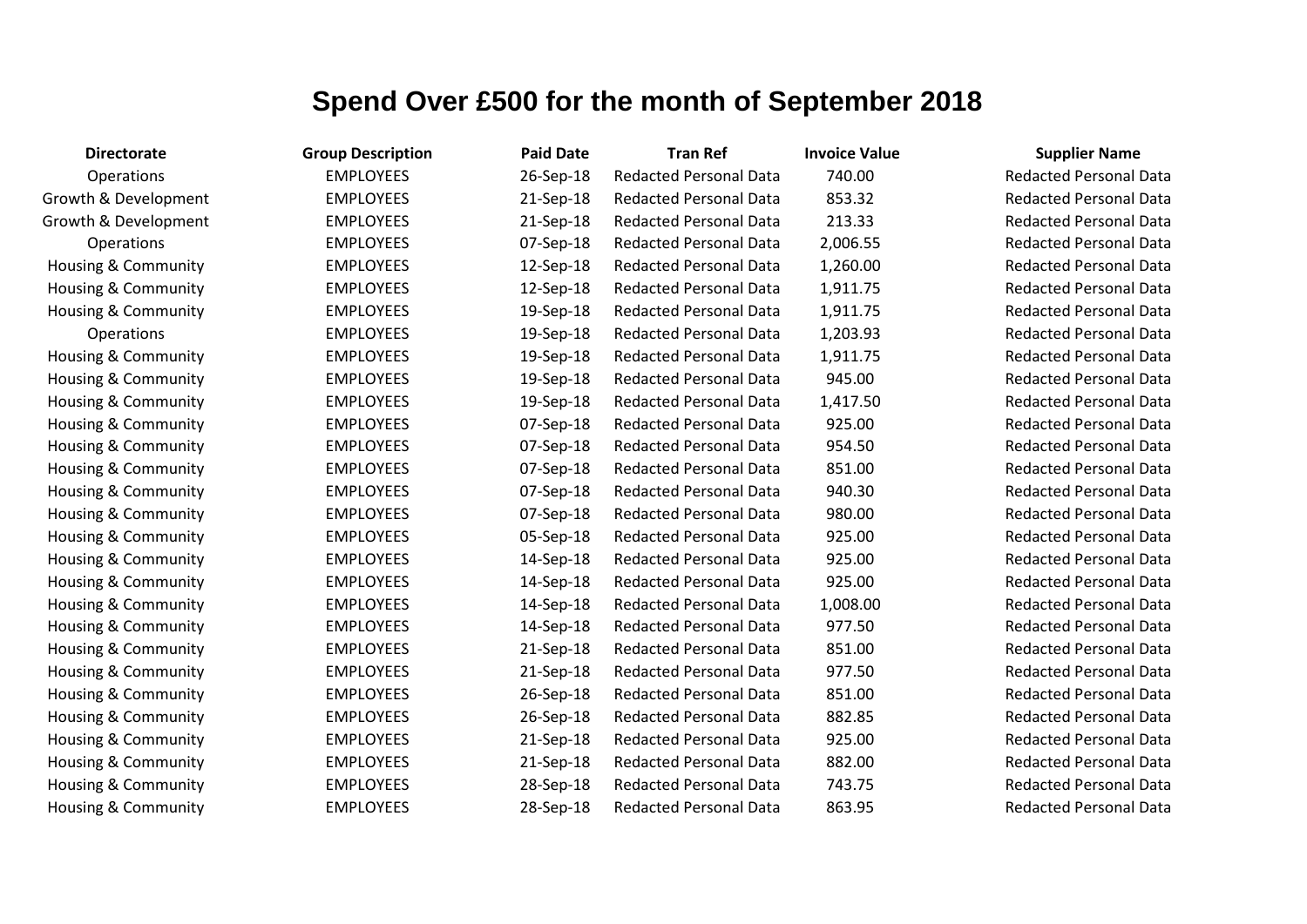| <b>Directorate</b>             | <b>Group Description</b>     | <b>Paid Date</b> | <b>Tran Ref</b>               | <b>Invoice Value</b> | <b>Supplier Name</b>          |
|--------------------------------|------------------------------|------------------|-------------------------------|----------------------|-------------------------------|
| <b>Housing &amp; Community</b> | <b>EMPLOYEES</b>             | 28-Sep-18        | <b>Redacted Personal Data</b> | 851.00               | <b>Redacted Personal Data</b> |
| <b>Housing &amp; Community</b> | <b>EMPLOYEES</b>             | 28-Sep-18        | <b>Redacted Personal Data</b> | 874.00               | <b>Redacted Personal Data</b> |
| Growth & Development           | SUPPLIES AND SERVICES        | 07-Sep-18        | <b>Redacted Personal Data</b> | 8,323.92             | <b>Redacted Personal Data</b> |
| Cost of Services               | SUPPLIES AND SERVICES        | 07-Sep-18        | <b>Redacted Personal Data</b> | 73.90                | <b>Redacted Personal Data</b> |
| Cost of Services               | SUPPLIES AND SERVICES        | 07-Sep-18        | <b>Redacted Personal Data</b> | 14.55                | <b>Redacted Personal Data</b> |
| Growth & Development           | <b>SUPPLIES AND SERVICES</b> | 07-Sep-18        | <b>Redacted Personal Data</b> | 2,850.27             | <b>Redacted Personal Data</b> |
| Operations                     | SUPPLIES AND SERVICES        | 07-Sep-18        | <b>Redacted Personal Data</b> | 913.95               | <b>Redacted Personal Data</b> |
| Growth & Development           | SUPPLIES AND SERVICES        | 07-Sep-18        | <b>Redacted Personal Data</b> | 129.19               | <b>Redacted Personal Data</b> |
| Growth & Development           | SUPPLIES AND SERVICES        | 07-Sep-18        | <b>Redacted Personal Data</b> | 1,904.05             | <b>Redacted Personal Data</b> |
| Growth & Development           | SUPPLIES AND SERVICES        | 07-Sep-18        | <b>Redacted Personal Data</b> | 241.53               | <b>Redacted Personal Data</b> |
| <b>Housing &amp; Community</b> | <b>EMPLOYEES</b>             | 12-Sep-18        | <b>Redacted Personal Data</b> | 1,535.63             | <b>Redacted Personal Data</b> |
| <b>Housing &amp; Community</b> | <b>EMPLOYEES</b>             | 26-Sep-18        | <b>Redacted Personal Data</b> | 2,941.26             | <b>Redacted Personal Data</b> |
| Housing & Community            | <b>EMPLOYEES</b>             | 26-Sep-18        | <b>Redacted Personal Data</b> | 1,170.00             | <b>Redacted Personal Data</b> |
| <b>Housing &amp; Community</b> | THIRD PARTY PAYMENTS         | 05-Sep-18        | <b>Redacted Personal Data</b> | 1,072.00             | <b>Redacted Personal Data</b> |
| <b>Housing &amp; Community</b> | SUPPLIES AND SERVICES        | 28-Sep-18        | <b>Redacted Personal Data</b> | 1,500.00             | <b>Redacted Personal Data</b> |
| <b>Balance Sheet</b>           | <b>HOLDING ACCOUNTS</b>      | 26-Sep-18        | <b>Redacted Personal Data</b> | 525.00               | <b>Redacted Personal Data</b> |
| <b>Balance Sheet</b>           | <b>HOLDING ACCOUNTS</b>      | 19-Sep-18        | <b>Redacted Personal Data</b> | 833.33               | <b>Redacted Personal Data</b> |
| Operations                     | SUPPLIES AND SERVICES        | 26-Sep-18        | <b>Redacted Personal Data</b> | 1,466.00             | <b>Redacted Personal Data</b> |
| Operations                     | SUPPLIES AND SERVICES        | 19-Sep-18        | <b>Redacted Personal Data</b> | 1,250.00             | <b>Redacted Personal Data</b> |
| <b>Operations</b>              | <b>SUPPLIES AND SERVICES</b> | 19-Sep-18        | <b>Redacted Personal Data</b> | 1,466.00             | <b>Redacted Personal Data</b> |
| Growth & Development           | <b>EMPLOYEES</b>             | 07-Sep-18        | <b>Redacted Personal Data</b> | 1,236.45             | <b>Redacted Personal Data</b> |
| Growth & Development           | <b>EMPLOYEES</b>             | 07-Sep-18        | Redacted Personal Data        | 1,184.82             | <b>Redacted Personal Data</b> |
| Growth & Development           | <b>EMPLOYEES</b>             | 14-Sep-18        | <b>Redacted Personal Data</b> | 1,117.85             | <b>Redacted Personal Data</b> |
| Growth & Development           | <b>EMPLOYEES</b>             | 21-Sep-18        | <b>Redacted Personal Data</b> | 997.50               | <b>Redacted Personal Data</b> |
| Growth & Development           | <b>EMPLOYEES</b>             | 21-Sep-18        | <b>Redacted Personal Data</b> | 941.85               | <b>Redacted Personal Data</b> |
| Growth & Development           | <b>EMPLOYEES</b>             | 28-Sep-18        | <b>Redacted Personal Data</b> | 635.95               | <b>Redacted Personal Data</b> |
| Growth & Development           | <b>EMPLOYEES</b>             | 28-Sep-18        | Redacted Personal Data        | 1,100.58             | <b>Redacted Personal Data</b> |
| Growth & Development           | <b>EMPLOYEES</b>             | 05-Sep-18        | <b>Redacted Personal Data</b> | 2,625.84             | <b>Redacted Personal Data</b> |
| Cost of Services               | <b>EMPLOYEES</b>             | 05-Sep-18        | <b>Redacted Personal Data</b> | 656.49               | <b>Redacted Personal Data</b> |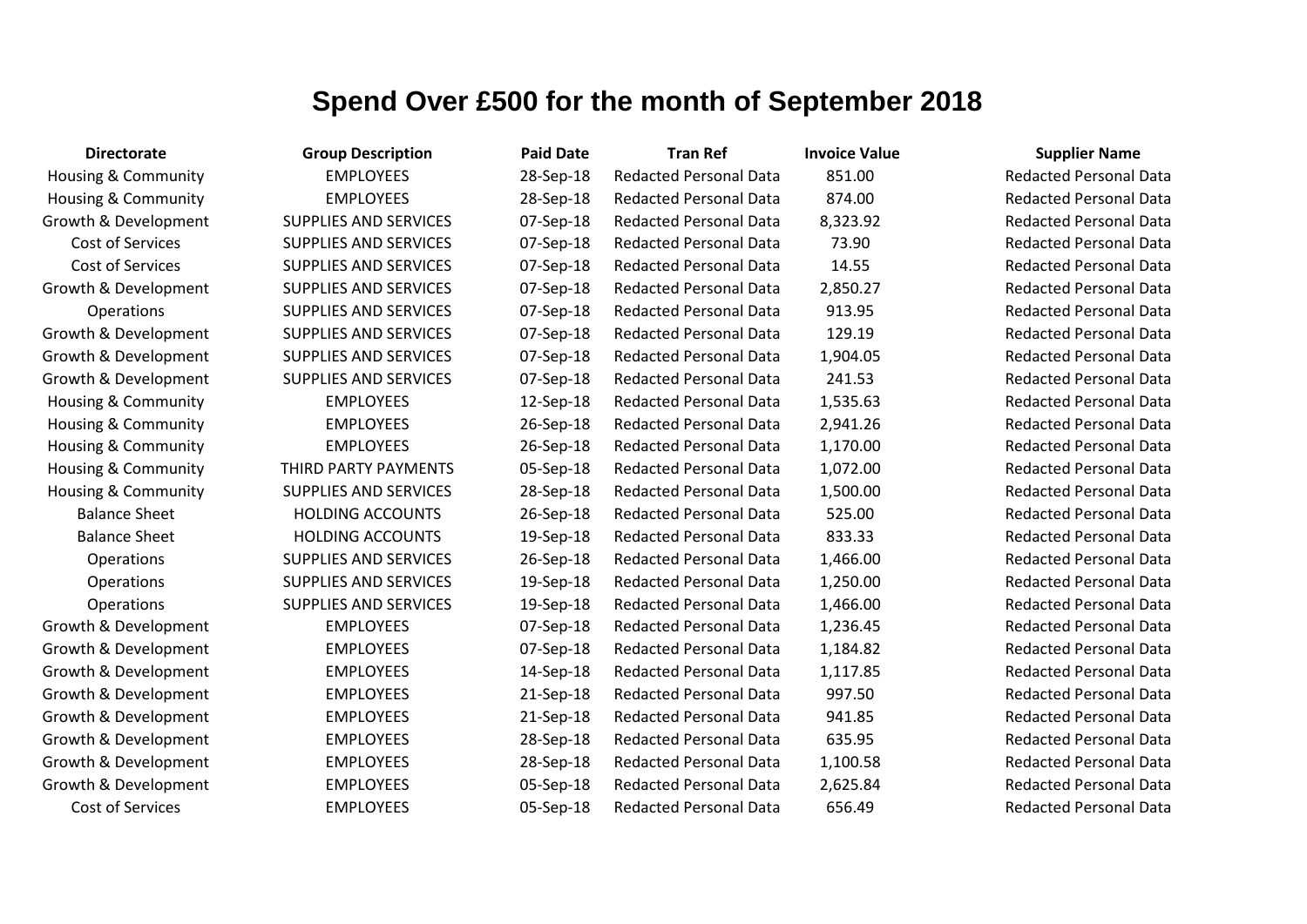| <b>Directorate</b>             | <b>Group Description</b>     | <b>Paid Date</b> | <b>Tran Ref</b>               | <b>Invoice Value</b> | <b>Supplier Name</b>     |
|--------------------------------|------------------------------|------------------|-------------------------------|----------------------|--------------------------|
| Growth & Development           | <b>EMPLOYEES</b>             | 26-Sep-18        | <b>Redacted Personal Data</b> | 1,278.53             | <b>Redacted Personal</b> |
| Cost of Services               | <b>EMPLOYEES</b>             | 26-Sep-18        | <b>Redacted Personal Data</b> | 319.64               | <b>Redacted Personal</b> |
| Growth & Development           | <b>EMPLOYEES</b>             | 21-Sep-18        | Redacted Personal Data        | 1,312.94             | Redacted Personal        |
| Cost of Services               | <b>EMPLOYEES</b>             | 21-Sep-18        | <b>Redacted Personal Data</b> | 328.23               | <b>Redacted Personal</b> |
| Growth & Development           | <b>EMPLOYEES</b>             | 07-Sep-18        | <b>Redacted Personal Data</b> | 1,355.90             | <b>Redacted Personal</b> |
| Cost of Services               | <b>EMPLOYEES</b>             | 07-Sep-18        | <b>Redacted Personal Data</b> | 338.97               | <b>Redacted Personal</b> |
| Growth & Development           | <b>EMPLOYEES</b>             | 26-Sep-18        | <b>Redacted Personal Data</b> | 1,312.94             | <b>Redacted Personal</b> |
| Cost of Services               | <b>EMPLOYEES</b>             | 26-Sep-18        | <b>Redacted Personal Data</b> | 328.23               | <b>Redacted Personal</b> |
| Growth & Development           | <b>EMPLOYEES</b>             | 21-Sep-18        | <b>Redacted Personal Data</b> | 2,719.80             | <b>Redacted Personal</b> |
| Cost of Services               | <b>EMPLOYEES</b>             | 21-Sep-18        | <b>Redacted Personal Data</b> | 679.95               | <b>Redacted Personal</b> |
| Growth & Development           | <b>EMPLOYEES</b>             | 19-Sep-18        | <b>Redacted Personal Data</b> | 1,312.94             | <b>Redacted Personal</b> |
| Cost of Services               | <b>EMPLOYEES</b>             | 19-Sep-18        | <b>Redacted Personal Data</b> | 328.23               | <b>Redacted Personal</b> |
| Growth & Development           | <b>EMPLOYEES</b>             | 28-Sep-18        | <b>Redacted Personal Data</b> | 1,054.94             | <b>Redacted Personal</b> |
| Cost of Services               | <b>EMPLOYEES</b>             | 28-Sep-18        | <b>Redacted Personal Data</b> | 263.73               | <b>Redacted Personal</b> |
| Growth & Development           | <b>EMPLOYEES</b>             | 28-Sep-18        | <b>Redacted Personal Data</b> | 1,498.19             | <b>Redacted Personal</b> |
| Cost of Services               | <b>EMPLOYEES</b>             | 28-Sep-18        | <b>Redacted Personal Data</b> | 45.61                | <b>Redacted Personal</b> |
| Growth & Development           | <b>EMPLOYEES</b>             | 28-Sep-18        | <b>Redacted Personal Data</b> | 750.00               | <b>Redacted Personal</b> |
| Cost of Services               | <b>EMPLOYEES</b>             | 28-Sep-18        | <b>Redacted Personal Data</b> | 187.50               | <b>Redacted Personal</b> |
| <b>Housing &amp; Community</b> | PREMISES RELATED EXPENDITURE | 07-Sep-18        | Redacted Personal Data        | 2,011.40             | <b>Redacted Personal</b> |
| <b>Housing &amp; Community</b> | <b>SUPPLIES AND SERVICES</b> | 28-Sep-18        | <b>Redacted Personal Data</b> | 1,450.06             | <b>Redacted Personal</b> |
| Operations                     | <b>EMPLOYEES</b>             | 05-Sep-18        | <b>Redacted Personal Data</b> | 693.60               | <b>Redacted Personal</b> |
| Operations                     | <b>EMPLOYEES</b>             | 05-Sep-18        | <b>Redacted Personal Data</b> | 709.92               | <b>Redacted Personal</b> |
| <b>Housing &amp; Community</b> | <b>EMPLOYEES</b>             | 12-Sep-18        | <b>Redacted Personal Data</b> | 12.50                | <b>Redacted Personal</b> |
| <b>Housing &amp; Community</b> | <b>EMPLOYEES</b>             | 12-Sep-18        | <b>Redacted Personal Data</b> | 981.25               | <b>Redacted Personal</b> |
| <b>Housing &amp; Community</b> | <b>EMPLOYEES</b>             | 12-Sep-18        | <b>Redacted Personal Data</b> | 516.25               | <b>Redacted Personal</b> |
| Housing & Community            | <b>EMPLOYEES</b>             | 12-Sep-18        | <b>Redacted Personal Data</b> | 750.75               | <b>Redacted Personal</b> |
| <b>Housing &amp; Community</b> | <b>EMPLOYEES</b>             | 12-Sep-18        | <b>Redacted Personal Data</b> | 1,020.25             | <b>Redacted Personal</b> |
| Housing & Community            | <b>EMPLOYEES</b>             | 12-Sep-18        | <b>Redacted Personal Data</b> | 993.75               | <b>Redacted Personal</b> |
| <b>Operations</b>              | <b>EMPLOYEES</b>             | 19-Sep-18        | <b>Redacted Personal Data</b> | 677.28               | <b>Redacted Personal</b> |

**Redacted Personal Data Redacted Personal Data** Redacted Personal Data Redacted Personal Data **Redacted Personal Data Redacted Personal Data** Redacted Personal Data **Redacted Personal Data Redacted Personal Data** Redacted Personal Data **Redacted Personal Data Redacted Personal Data Bedacted Personal Data** Redacted Personal Data **Redacted Personal Data** Redacted Personal Data **Redacted Personal Data** Redacted Personal Data Redacted Personal Data Redacted Personal Data **Redacted Personal Data Redacted Personal Data** Redacted Personal Data Redacted Personal Data Redacted Personal Data Redacted Personal Data Redacted Personal Data Redacted Personal Data **Redacted Personal Data**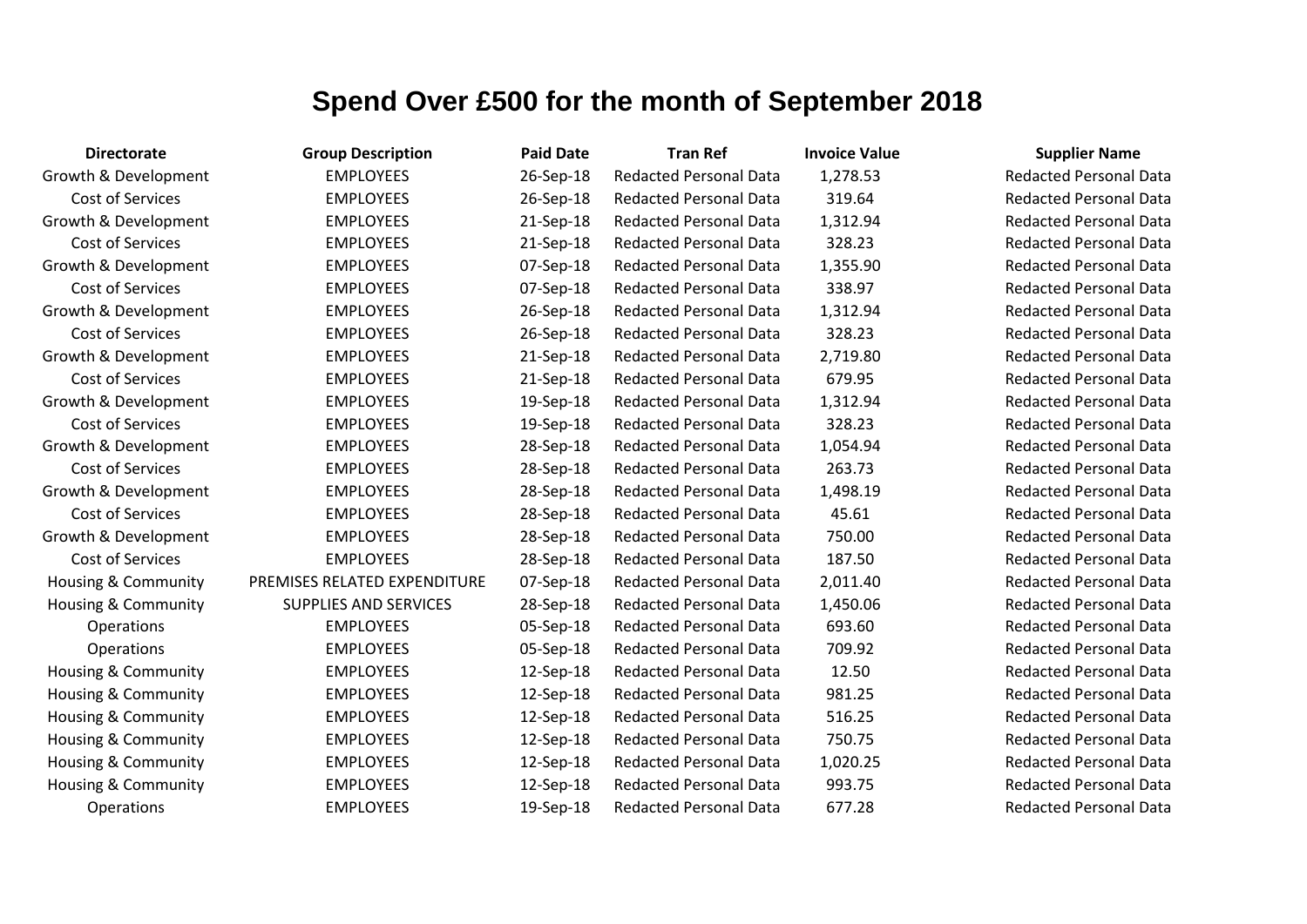| <b>Directorate</b>             | <b>Group Description</b>     | <b>Paid Date</b> | <b>Tran Ref</b>               | <b>Invoice Value</b> | <b>Supplier Name</b>          |
|--------------------------------|------------------------------|------------------|-------------------------------|----------------------|-------------------------------|
| <b>Housing &amp; Community</b> | <b>EMPLOYEES</b>             | 19-Sep-18        | <b>Redacted Personal Data</b> | 993.75               | <b>Redacted Personal Data</b> |
| Housing & Community            | <b>EMPLOYEES</b>             | 19-Sep-18        | <b>Redacted Personal Data</b> | 760.50               | <b>Redacted Personal Data</b> |
| Operations                     | <b>EMPLOYEES</b>             | 26-Sep-18        | <b>Redacted Personal Data</b> | 644.64               | <b>Redacted Personal Data</b> |
| Housing & Community            | <b>EMPLOYEES</b>             | 19-Sep-18        | <b>Redacted Personal Data</b> | 1,046.75             | <b>Redacted Personal Data</b> |
| Housing & Community            | <b>EMPLOYEES</b>             | 26-Sep-18        | <b>Redacted Personal Data</b> | 781.75               | <b>Redacted Personal Data</b> |
| <b>Housing &amp; Community</b> | <b>EMPLOYEES</b>             | 26-Sep-18        | <b>Redacted Personal Data</b> | 1,060.00             | <b>Redacted Personal Data</b> |
| Housing & Community            | <b>EMPLOYEES</b>             | 26-Sep-18        | <b>Redacted Personal Data</b> | 604.50               | <b>Redacted Personal Data</b> |
| Operations                     | <b>EMPLOYEES</b>             | 26-Sep-18        | <b>Redacted Personal Data</b> | 685.44               | <b>Redacted Personal Data</b> |
| Housing & Community            | <b>SUPPLIES AND SERVICES</b> | 26-Sep-18        | <b>Redacted Personal Data</b> | 3,760.00             | <b>Redacted Personal Data</b> |
| <b>Capital Payments</b>        | <b>CAPITAL</b>               | 19-Sep-18        | <b>Redacted Personal Data</b> | 1,789.17             | <b>Redacted Personal Data</b> |
| <b>Housing &amp; Community</b> | <b>SUPPLIES AND SERVICES</b> | 12-Sep-18        | <b>Redacted Personal Data</b> | 1,089.55             | <b>Redacted Personal Data</b> |
| Housing & Community            | <b>SUPPLIES AND SERVICES</b> | 26-Sep-18        | <b>Redacted Personal Data</b> | 750.00               | <b>Redacted Personal Data</b> |
| <b>Housing &amp; Community</b> | <b>EMPLOYEES</b>             | 07-Sep-18        | <b>Redacted Personal Data</b> | 768.00               | <b>Redacted Personal Data</b> |
| Growth & Development           | <b>EMPLOYEES</b>             | 21-Sep-18        | <b>Redacted Personal Data</b> | 2,096.00             | <b>Redacted Personal Data</b> |
| Cost of Services               | <b>EMPLOYEES</b>             | 21-Sep-18        | <b>Redacted Personal Data</b> | 524.00               | <b>Redacted Personal Data</b> |
| Housing & Community            | <b>SUPPLIES AND SERVICES</b> | 07-Sep-18        | 3998                          | 31,915.00            | RG Pools & Leisure Ltd        |
| <b>Housing &amp; Community</b> | <b>SUPPLIES AND SERVICES</b> | 07-Sep-18        | 3998                          | $-22,115.00$         | RG Pools & Leisure Ltd        |
| Housing & Community            | SUPPLIES AND SERVICES        | 07-Sep-18        | 3998                          | 22,115.00            | RG Pools & Leisure Ltd        |
| Housing & Community            | <b>SUPPLIES AND SERVICES</b> | 19-Sep-18        | 4360                          | 2,810.00             | RG Pools & Leisure Ltd        |
| Housing & Community            | <b>SUPPLIES AND SERVICES</b> | 19-Sep-18        | 4360                          | $-580.00$            | RG Pools & Leisure Ltd        |
| <b>Housing &amp; Community</b> | <b>SUPPLIES AND SERVICES</b> | 19-Sep-18        | 4360                          | 580.00               | RG Pools & Leisure Ltd        |
| <b>Housing &amp; Community</b> | <b>SUPPLIES AND SERVICES</b> | 19-Sep-18        | 4361                          | 1,596.00             | RG Pools & Leisure Ltd        |
| Housing & Community            | <b>SUPPLIES AND SERVICES</b> | 19-Sep-18        | 4361                          | $-480.00$            | RG Pools & Leisure Ltd        |
| Housing & Community            | <b>SUPPLIES AND SERVICES</b> | 19-Sep-18        | 4361                          | 480.00               | RG Pools & Leisure Ltd        |
| <b>Balance Sheet</b>           | <b>CURRENT ASSETS</b>        | 05-Sep-18        | WEL/01912397                  | 721.01               | <b>RGB BUILDING SUPPLIES</b>  |
| Housing & Community            | PREMISES RELATED EXPENDITURE | 05-Sep-18        | WEL/01912295                  | 504.90               | <b>RGB BUILDING SUPPLIES</b>  |
| Operations                     | <b>SUPPLIES AND SERVICES</b> | 05-Sep-18        | 9057120025                    | 1,628.30             | <b>ROYAL MAIL GROUP LTD</b>   |
| Operations                     | <b>SUPPLIES AND SERVICES</b> | 19-Sep-18        | 9057206083                    | 1,875.11             | ROYAL MAIL GROUP LTD          |
| Operations                     | <b>SUPPLIES AND SERVICES</b> | 26-Sep-18        | 905724914                     | 1,166.53             | ROYAL MAIL GROUP LTD          |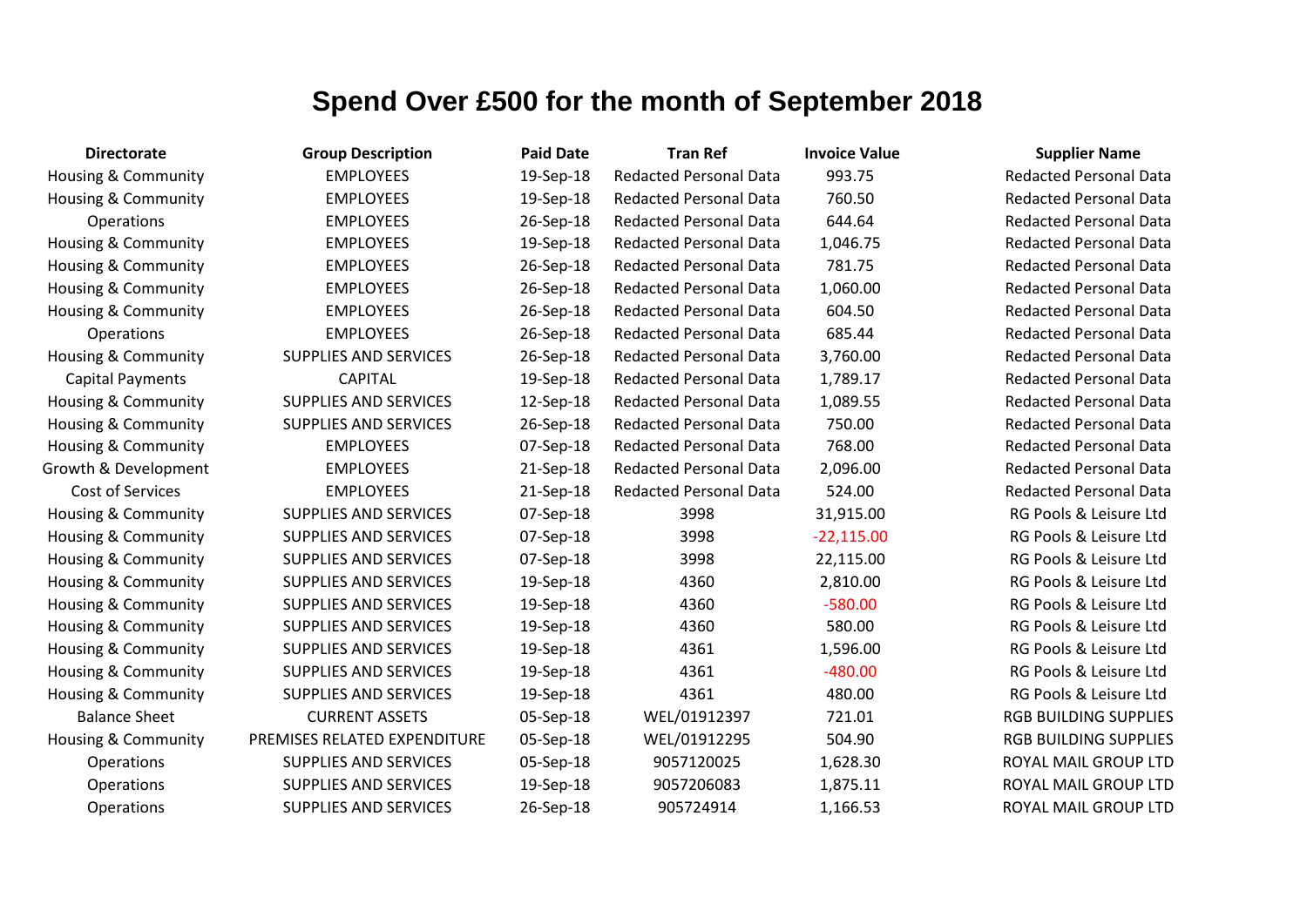| <b>Directorate</b>             | <b>Group Description</b>     | <b>Paid Date</b> | <b>Tran Ref</b>  | <b>Invoice Value</b> | <b>Supplier Name</b>            |
|--------------------------------|------------------------------|------------------|------------------|----------------------|---------------------------------|
| Operations                     | <b>SUPPLIES AND SERVICES</b> | 12-Sep-18        | 103633056        | 512.55               | Santander Corporate Bank        |
| <b>Housing &amp; Community</b> | SUPPLIES AND SERVICES        | 07-Sep-18        | U889152          | 5,430.00             | Savills (UK) Ltd                |
| Operations                     | SUPPLIES AND SERVICES        | 26-Sep-18        | CS204084         | 51,299.83            | Sedgemoor District Council      |
| <b>Housing &amp; Community</b> | SUPPLIES AND SERVICES        | 26-Sep-18        | CS204084         | 8,300.00             | Sedgemoor District Council      |
| Operations                     | SUPPLIES AND SERVICES        | 26-Sep-18        | CS204084         | 12,500.00            | Sedgemoor District Council      |
| Operations                     | PREMISES RELATED EXPENDITURE | 19-Sep-18        | 121333           | 1,900.00             | <b>Smilers Sand &amp; Stone</b> |
| Operations                     | PREMISES RELATED EXPENDITURE | 26-Sep-18        | 121594           | 1,140.00             | <b>Smilers Sand &amp; Stone</b> |
| Operations                     | SUPPLIES AND SERVICES        | 26-Sep-18        | 74354            | 699.00               | <b>SNAP SURVEYS LTD</b>         |
| <b>Housing &amp; Community</b> | PREMISES RELATED EXPENDITURE | 26-Sep-18        | 9900419316       | 52.94                | Sodexo Limited                  |
| <b>Housing &amp; Community</b> | PREMISES RELATED EXPENDITURE | 26-Sep-18        | 9900419316       | 51.46                | Sodexo Limited                  |
| Housing & Community            | PREMISES RELATED EXPENDITURE | 26-Sep-18        | 9900419316       | 56.00                | Sodexo Limited                  |
| Housing & Community            | PREMISES RELATED EXPENDITURE | 26-Sep-18        | 9900419316       | 102.36               | Sodexo Limited                  |
| Housing & Community            | PREMISES RELATED EXPENDITURE | 26-Sep-18        | 9900419316       | 50.67                | Sodexo Limited                  |
| Housing & Community            | PREMISES RELATED EXPENDITURE | 26-Sep-18        | 9900419316       | 50.33                | Sodexo Limited                  |
| Housing & Community            | PREMISES RELATED EXPENDITURE | 26-Sep-18        | 9900419316       | 99.98                | Sodexo Limited                  |
| <b>Housing &amp; Community</b> | PREMISES RELATED EXPENDITURE | 26-Sep-18        | 9900419316       | 100.00               | Sodexo Limited                  |
| Housing & Community            | PREMISES RELATED EXPENDITURE | 26-Sep-18        | 9900419315       | 83.20                | Sodexo Limited                  |
| Housing & Community            | PREMISES RELATED EXPENDITURE | 26-Sep-18        | 9900419315       | 61.23                | Sodexo Limited                  |
| Housing & Community            | PREMISES RELATED EXPENDITURE | 26-Sep-18        | 9900419315       | 13.45                | Sodexo Limited                  |
| Housing & Community            | PREMISES RELATED EXPENDITURE | 26-Sep-18        | 9900419315       | 77.53                | Sodexo Limited                  |
| <b>Housing &amp; Community</b> | PREMISES RELATED EXPENDITURE | 26-Sep-18        | 9900419315       | 56.00                | Sodexo Limited                  |
| Housing & Community            | PREMISES RELATED EXPENDITURE | 26-Sep-18        | 9900419315       | 74.26                | Sodexo Limited                  |
| Housing & Community            | PREMISES RELATED EXPENDITURE | 26-Sep-18        | 9900419315       | 114.61               | Sodexo Limited                  |
| Housing & Community            | PREMISES RELATED EXPENDITURE | 26-Sep-18        | 9900419315       | 277.38               | Sodexo Limited                  |
| <b>Housing &amp; Community</b> | PREMISES RELATED EXPENDITURE | 26-Sep-18        | 9900419315       | 302.54               | Sodexo Limited                  |
| Growth & Development           | <b>TRANSFER PAYMENTS</b>     | 28-Sep-18        | <b>EPRF 1924</b> | 1,250.00             | Somerset Art Works Ltd          |
| Operations                     | SUPPLIES AND SERVICES        | 05-Sep-18        | 60721683         | 528.00               | SOMERSET COUNTY COUNCIL         |
| Operations                     | SUPPLIES AND SERVICES        | 05-Sep-18        | 60721683         | 144.00               | SOMERSET COUNTY COUNCIL         |
| Corporate Management           | <b>SUPPLIES AND SERVICES</b> | 12-Sep-18        | 60726092         | 1,400.00             | SOMERSET COUNTY COUNCIL         |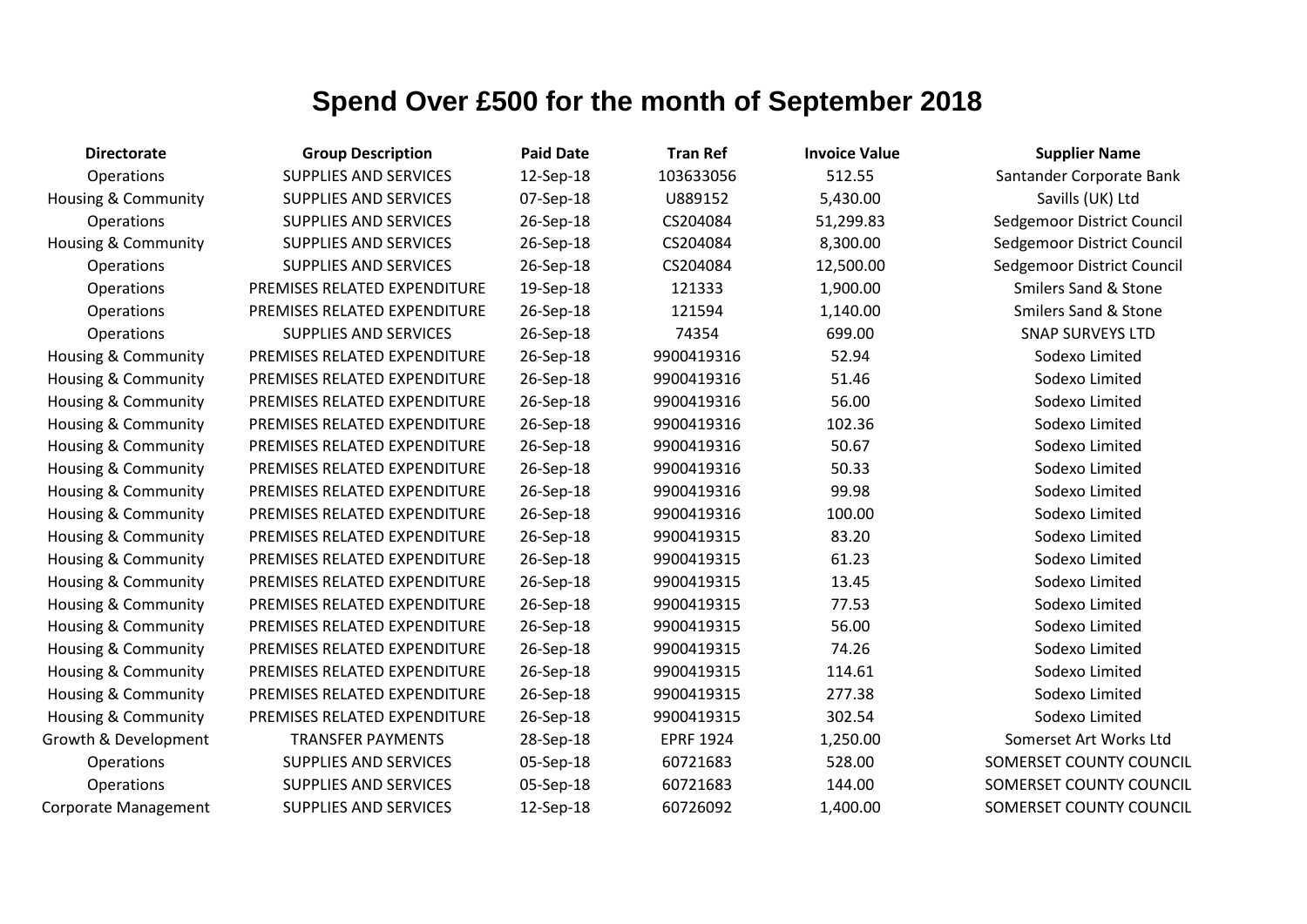| <b>Directorate</b>             | <b>Group Description</b>      | <b>Paid Date</b> | <b>Tran Ref</b> | <b>Invoice Value</b> | <b>Supplier Name</b>                 |
|--------------------------------|-------------------------------|------------------|-----------------|----------------------|--------------------------------------|
| Operations                     | <b>SUPPLIES AND SERVICES</b>  | 07-Sep-18        | 60728706        | 2,121.70             | SOMERSET COUNTY COUNCIL              |
| Operations                     | <b>SUPPLIES AND SERVICES</b>  | 07-Sep-18        | 60728699        | 2,104.90             | SOMERSET COUNTY COUNCIL              |
| Operations                     | SUPPLIES AND SERVICES         | 05-Sep-18        | 60729948        | 2,303.33             | SOMERSET COUNTY COUNCIL              |
| Operations                     | SUPPLIES AND SERVICES         | 05-Sep-18        | 60730707        | 484.00               | SOMERSET COUNTY COUNCIL              |
| Operations                     | <b>SUPPLIES AND SERVICES</b>  | 05-Sep-18        | 60730707        | 132.00               | SOMERSET COUNTY COUNCIL              |
| Growth & Development           | <b>TRANSFER PAYMENTS</b>      | 28-Sep-18        | 60735584        | 10,000.00            | SOMERSET COUNTY COUNCIL              |
| Operations                     | THIRD PARTY PAYMENTS          | 26-Sep-18        | 60733214        | 23,000.00            | SOMERSET COUNTY COUNCIL              |
| <b>Corporate Management</b>    | <b>EMPLOYEES</b>              | 21-Sep-18        | 60729610        | 2,295.00             | Somerset County Council Pension Fund |
| <b>Corporate Management</b>    | <b>EMPLOYEES</b>              | 21-Sep-18        | 60734287        | 13,500.00            | Somerset County Council Pension Fund |
| <b>Balance Sheet</b>           | <b>HOLDING ACCOUNTS</b>       | 21-Sep-18        | 60734288        | 194,395.00           | Somerset County Council Pension Fund |
| Growth & Development           | SUPPLIES AND SERVICES         | 14-Sep-18        | <b>INV38846</b> | 2,516.40             | Somerset County Cricket Club Ltd     |
| Operations                     | <b>SUPPLIES AND SERVICES</b>  | 21-Sep-18        | 1070            | 1,718.75             | Somerset Dog Warden Service          |
| Operations                     | SUPPLIES AND SERVICES         | 21-Sep-18        | 1072            | 1,718.75             | Somerset Dog Warden Service          |
| Operations                     | PREMISES RELATED EXPENDITURE  | 12-Sep-18        | 1895            | 548.80               | Somerset Gas Company                 |
| Operations                     | SUPPLIES AND SERVICES         | 26-Sep-18        | 611             | 26,271.00            | South West Audit Partnership Ltd     |
| Operations                     | <b>SUPPLIES AND SERVICES</b>  | 28-Sep-18        | OP/M473830      | 9,650.00             | <b>Specialist Computer Centres</b>   |
| Operations                     | SUPPLIES AND SERVICES         | 26-Sep-18        | OP/M481843      | 34,092.10            | <b>Specialist Computer Centres</b>   |
| Operations                     | SUPPLIES AND SERVICES         | 26-Sep-18        | OP/M481843      | 2,141.58             | <b>Specialist Computer Centres</b>   |
| Operations                     | SUPPLIES AND SERVICES         | 26-Sep-18        | OP/M481843      | 3,037.66             | <b>Specialist Computer Centres</b>   |
| Operations                     | SUPPLIES AND SERVICES         | 26-Sep-18        | OP/M481844      | 731.72               | <b>Specialist Computer Centres</b>   |
| Operations                     | SUPPLIES AND SERVICES         | 26-Sep-18        | OP/M481844      | 660.16               | <b>Specialist Computer Centres</b>   |
| Operations                     | <b>EMPLOYEES</b>              | 14-Sep-18        | 7111754509      | 1,000.00             | Speedy Hire Limited                  |
| Operations                     | TRANSPORT RELATED EXPENDITURE | 19-Sep-18        | 7112193964      | 774.40               | Speedy Hire Limited                  |
| Operations                     | SUPPLIES AND SERVICES         | 26-Sep-18        | 1896            | 750.00               | Spot on Media Ltd                    |
| Operations                     | SUPPLIES AND SERVICES         | 21-Sep-18        | 836716          | 2,002.52             | <b>SSE Contracting Ltd</b>           |
| Operations                     | <b>EMPLOYEES</b>              | 21-Sep-18        | 1800080339      | 675.00               | St John Ambulance                    |
| Housing & Community            | PREMISES RELATED EXPENDITURE  | 05-Sep-18        | 181 A           | 600.00               | <b>Steve Wilkins</b>                 |
| Housing & Community            | PREMISES RELATED EXPENDITURE  | 05-Sep-18        | 186             | 850.00               | <b>Steve Wilkins</b>                 |
| <b>Housing &amp; Community</b> | PREMISES RELATED EXPENDITURE  | 12-Sep-18        | 189             | 650.00               | <b>Steve Wilkins</b>                 |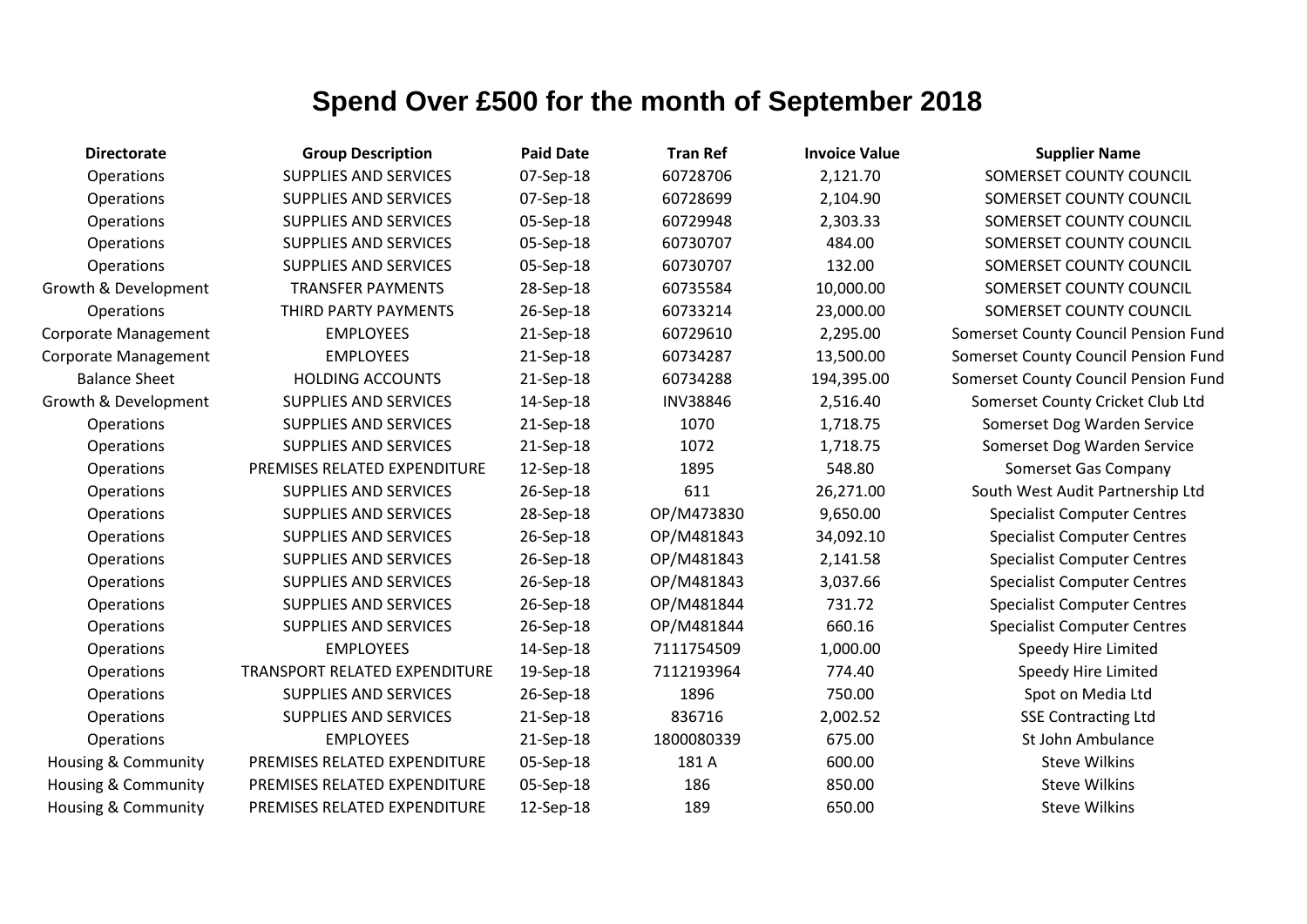| <b>Directorate</b>             | <b>Group Description</b>      | <b>Paid Date</b> | <b>Tran Ref</b>         | <b>Invoice Value</b> | <b>Supplier Name</b>                   |
|--------------------------------|-------------------------------|------------------|-------------------------|----------------------|----------------------------------------|
| Operations                     | PREMISES RELATED EXPENDITURE  | 19-Sep-18        | 188                     | 650.00               | <b>Steve Wilkins</b>                   |
| <b>Housing &amp; Community</b> | PREMISES RELATED EXPENDITURE  | 26-Sep-18        | 191                     | 750.00               | <b>Steve Wilkins</b>                   |
| Housing & Community            | PREMISES RELATED EXPENDITURE  | 26-Sep-18        | 190                     | 750.00               | <b>Steve Wilkins</b>                   |
| <b>Capital Payments</b>        | <b>CAPITAL</b>                | 19-Sep-18        | 54                      | 2,600.00             | <b>STONE &amp; PARTNERS</b>            |
| <b>Balance Sheet</b>           | <b>CURRENT ASSETS</b>         | 26-Sep-18        | IN029115                | 670.24               | Strukta (Taunton) Ltd T/A Advance      |
| Operations                     | TRANSPORT RELATED EXPENDITURE | 12-Sep-18        | 1793                    | 1,250.00             | <b>Style Signs</b>                     |
| Housing & Community            | PREMISES RELATED EXPENDITURE  | 26-Sep-18        | SI-7364                 | 800.00               | <b>SUN SCAFFOLDING LTD</b>             |
| Housing & Community            | PREMISES RELATED EXPENDITURE  | 26-Sep-18        | SI-7363                 | 780.00               | <b>SUN SCAFFOLDING LTD</b>             |
| Housing & Community            | THIRD PARTY PAYMENTS          | 05-Sep-18        | <b>EPRF 1843</b>        | 1,105.00             | <b>Sundry BACS</b>                     |
| <b>Housing &amp; Community</b> | BELOW NET COST OF SERVICES    | 05-Sep-18        | <b>EPRF 1847</b>        | 2,152.41             | <b>Sundry BACS</b>                     |
| Growth & Development           | <b>TRANSFER PAYMENTS</b>      | 07-Sep-18        | <b>EPRF 1858</b>        | 1,000.00             | <b>Sundry BACS</b>                     |
| <b>Housing &amp; Community</b> | <b>SUPPLIES AND SERVICES</b>  | 19-Sep-18        | <b>EPRF 1889</b>        | 750.00               | <b>Sundry BACS</b>                     |
| Housing & Community            | THIRD PARTY PAYMENTS          | 19-Sep-18        | <b>EPRF 1893</b>        | 635.00               | <b>Sundry BACS</b>                     |
| <b>Housing &amp; Community</b> | THIRD PARTY PAYMENTS          | 19-Sep-18        | <b>EPRF 1894</b>        | 800.00               | <b>Sundry BACS</b>                     |
| Housing & Community            | THIRD PARTY PAYMENTS          | 26-Sep-18        | <b>EPRF 1905</b>        | 625.00               | <b>Sundry BACS</b>                     |
| <b>Housing &amp; Community</b> | THIRD PARTY PAYMENTS          | 26-Sep-18        | <b>EPRF 1906</b>        | 937.50               | <b>Sundry BACS</b>                     |
| Housing & Community            | BELOW NET COST OF SERVICES    | 26-Sep-18        | <b>EPRF 1916</b>        | 540.96               | <b>Sundry BACS</b>                     |
| <b>Balance Sheet</b>           | <b>HOLDING ACCOUNTS</b>       | 05-Sep-18        | <b>EPRF 1836</b>        | 2,000.00             | <b>Sundry Cheque</b>                   |
| Operations                     | <b>INCOME</b>                 | 26-Sep-18        | <b>SURRENDER OF GRA</b> | 890.00               | <b>Sundry Cheque</b>                   |
| <b>Capital Payments</b>        | <b>CAPITAL</b>                | 14-Sep-18        | 90011721                | 45,340.69            | <b>Swarco Traffic Ltd</b>              |
| Growth & Development           | <b>SUPPLIES AND SERVICES</b>  | 12-Sep-18        | LF/I023892              | 1,050.00             | Take One Media Ltd                     |
| Growth & Development           | <b>TRANSFER PAYMENTS</b>      | 26-Sep-18        | <b>EPRF 1749</b>        | 32,300.00            | <b>Taunton Theatre Association Ltd</b> |
| Growth & Development           | <b>SUPPLIES AND SERVICES</b>  | 12-Sep-18        | TT1349                  | 1,201.75             | <b>Taunton Theatre Association Ltd</b> |
| Operations                     | <b>SUPPLIES AND SERVICES</b>  | 26-Sep-18        | 952359929               | 1,252.71             | TELEFONICA O2 (UK) LTD                 |
| Operations                     | <b>SUPPLIES AND SERVICES</b>  | 26-Sep-18        | 95236140                | 2,709.61             | TELEFONICA O2 (UK) LTD                 |
| <b>Housing &amp; Community</b> | PREMISES RELATED EXPENDITURE  | 12-Sep-18        | TG1969                  | 1,246.00             | <b>TG Roofing Ltd</b>                  |
| Housing & Community            | PREMISES RELATED EXPENDITURE  | 05-Sep-18        | TG1998                  | 1,048.00             | <b>TG Roofing Ltd</b>                  |
| <b>Housing &amp; Community</b> | PREMISES RELATED EXPENDITURE  | 05-Sep-18        | TG1997                  | 628.00               | <b>TG Roofing Ltd</b>                  |
| Housing & Community            | PREMISES RELATED EXPENDITURE  | 07-Sep-18        | 3649                    | 573.27               | The Carpet Warehouse                   |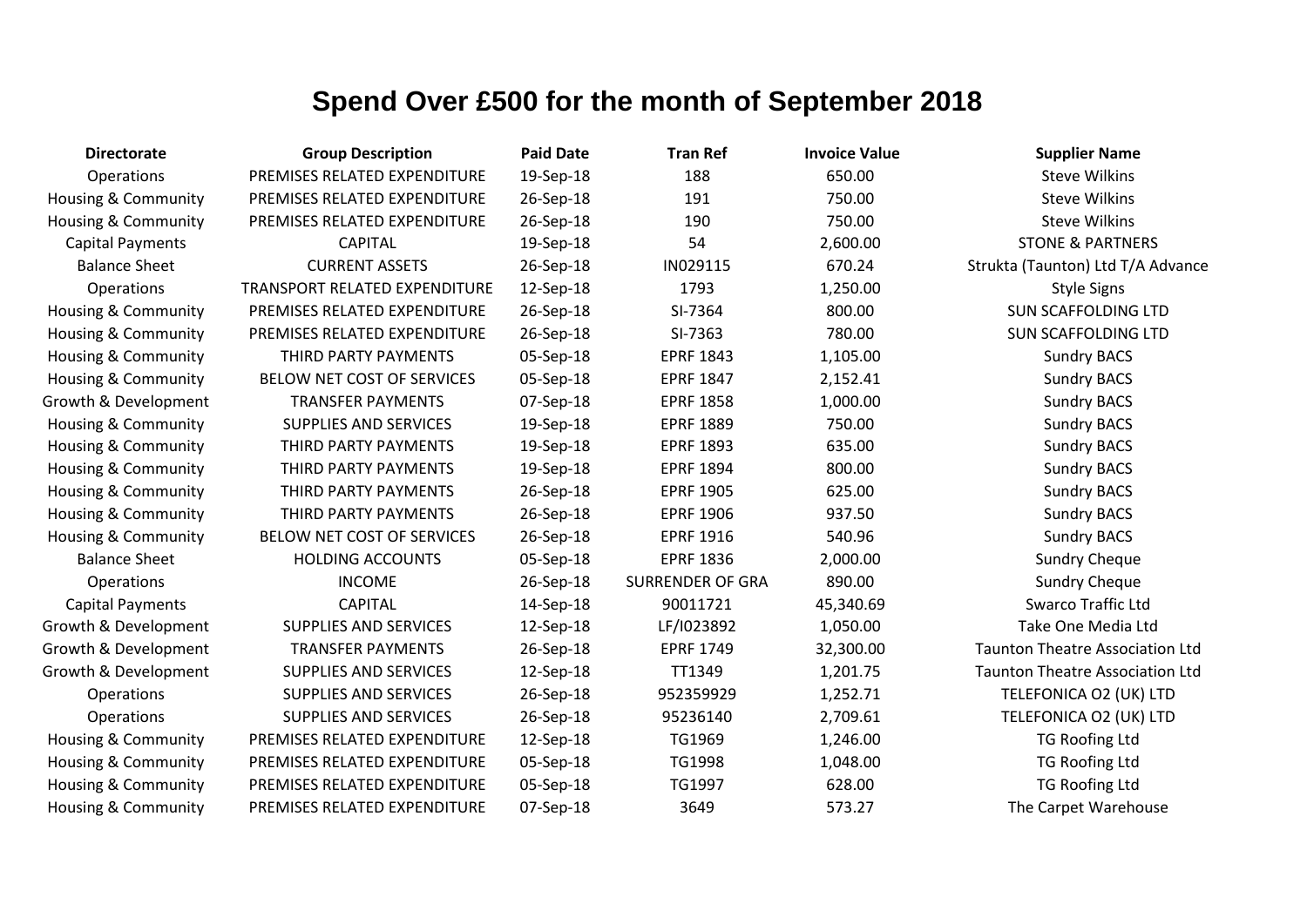| <b>Directorate</b>      | <b>Group Description</b>             | <b>Paid Date</b> | <b>Tran Ref</b>  | <b>Invoice Value</b> | <b>Supplier Name</b>                |
|-------------------------|--------------------------------------|------------------|------------------|----------------------|-------------------------------------|
| Housing & Community     | PREMISES RELATED EXPENDITURE         | 12-Sep-18        | 3657             | 1,171.20             | The Carpet Warehouse                |
| Housing & Community     | PREMISES RELATED EXPENDITURE         | 14-Sep-18        | 3659             | 904.95               | The Carpet Warehouse                |
| Housing & Community     | PREMISES RELATED EXPENDITURE         | 19-Sep-18        | 3672             | 526.61               | The Carpet Warehouse                |
| Housing & Community     | PREMISES RELATED EXPENDITURE         | 14-Sep-18        | 3662             | 617.91               | The Carpet Warehouse                |
| Housing & Community     | PREMISES RELATED EXPENDITURE         | 14-Sep-18        | 3660             | 1,720.12             | The Carpet Warehouse                |
| Housing & Community     | PREMISES RELATED EXPENDITURE         | 12-Sep-18        | 3655             | 731.67               | The Carpet Warehouse                |
| Housing & Community     | PREMISES RELATED EXPENDITURE         | 26-Sep-18        | 3684             | 880.87               | The Carpet Warehouse                |
| Housing & Community     | PREMISES RELATED EXPENDITURE         | 26-Sep-18        | 3683             | 606.60               | The Carpet Warehouse                |
| Housing & Community     | PREMISES RELATED EXPENDITURE         | 26-Sep-18        | 3690             | 905.34               | The Carpet Warehouse                |
| Operations              | <b>SUPPLIES AND SERVICES</b>         | 28-Sep-18        | B9622            | 4,000.00             | The Columbaria Company              |
| Operations              | <b>SUPPLIES AND SERVICES</b>         | 28-Sep-18        | B9622            | 100.00               | The Columbaria Company              |
| Capital Payments        | <b>CAPITAL</b>                       | 28-Sep-18        | B9623            | 1,400.00             | The Columbaria Company              |
| <b>Capital Payments</b> | <b>CAPITAL</b>                       | 28-Sep-18        | B9623            | 50.00                | The Columbaria Company              |
| <b>Capital Payments</b> | <b>CAPITAL</b>                       | 28-Sep-18        | B9623            | 100.00               | The Columbaria Company              |
| Operations              | <b>SUPPLIES AND SERVICES</b>         | 12-Sep-18        | 615336           | 2,394.35             | The Copyright Licensing Agency Limi |
| Operations              | <b>TRANSPORT RELATED EXPENDITURE</b> | 14-Sep-18        | 2559813          | 10,690.51            | The Fuelcard People                 |
| Operations              | TRANSPORT RELATED EXPENDITURE        | 05-Sep-18        | 1399922          | 1,149.59             | The Fuelcard People                 |
| Operations              | TRANSPORT RELATED EXPENDITURE        | 12-Sep-18        | 2579194          | 8,338.59             | The Fuelcard People                 |
| Operations              | <b>TRANSPORT RELATED EXPENDITURE</b> | 12-Sep-18        | 1408026          | 1,287.13             | The Fuelcard People                 |
| Operations              | <b>TRANSPORT RELATED EXPENDITURE</b> | 26-Sep-18        | LO40000653       | 8,411.36             | The Fuelcard People                 |
| Operations              | TRANSPORT RELATED EXPENDITURE        | 26-Sep-18        | 1421644          | 1,643.86             | The Fuelcard People                 |
| Operations              | PREMISES RELATED EXPENDITURE         | 26-Sep-18        | 88054            | 800.00               | The KeySafe Company                 |
| Operations              | PREMISES RELATED EXPENDITURE         | 26-Sep-18        | 88054            | 400.00               | The KeySafe Company                 |
| Growth & Development    | <b>SUPPLIES AND SERVICES</b>         | 12-Sep-18        | TG-4041-FEBRUARY | 5,000.00             | <b>Tom Gillham Limited</b>          |
| Growth & Development    | <b>SUPPLIES AND SERVICES</b>         | 12-Sep-18        | TG-4041-FEBRUARY | 48.44                | Tom Gillham Limited                 |
| Growth & Development    | <b>SUPPLIES AND SERVICES</b>         | 12-Sep-18        | TG-4051-JULY 201 | 5,150.00             | <b>Tom Gillham Limited</b>          |
| Growth & Development    | <b>SUPPLIES AND SERVICES</b>         | 12-Sep-18        | TG-4051-JULY 201 | 17.36                | Tom Gillham Limited                 |
| Growth & Development    | <b>SUPPLIES AND SERVICES</b>         | 26-Sep-18        | TG-4053-AUG 2018 | 3,600.00             | <b>Tom Gillham Limited</b>          |
| Growth & Development    | <b>SUPPLIES AND SERVICES</b>         | 26-Sep-18        | TG-4053-AUG 2018 | 92.68                | <b>Tom Gillham Limited</b>          |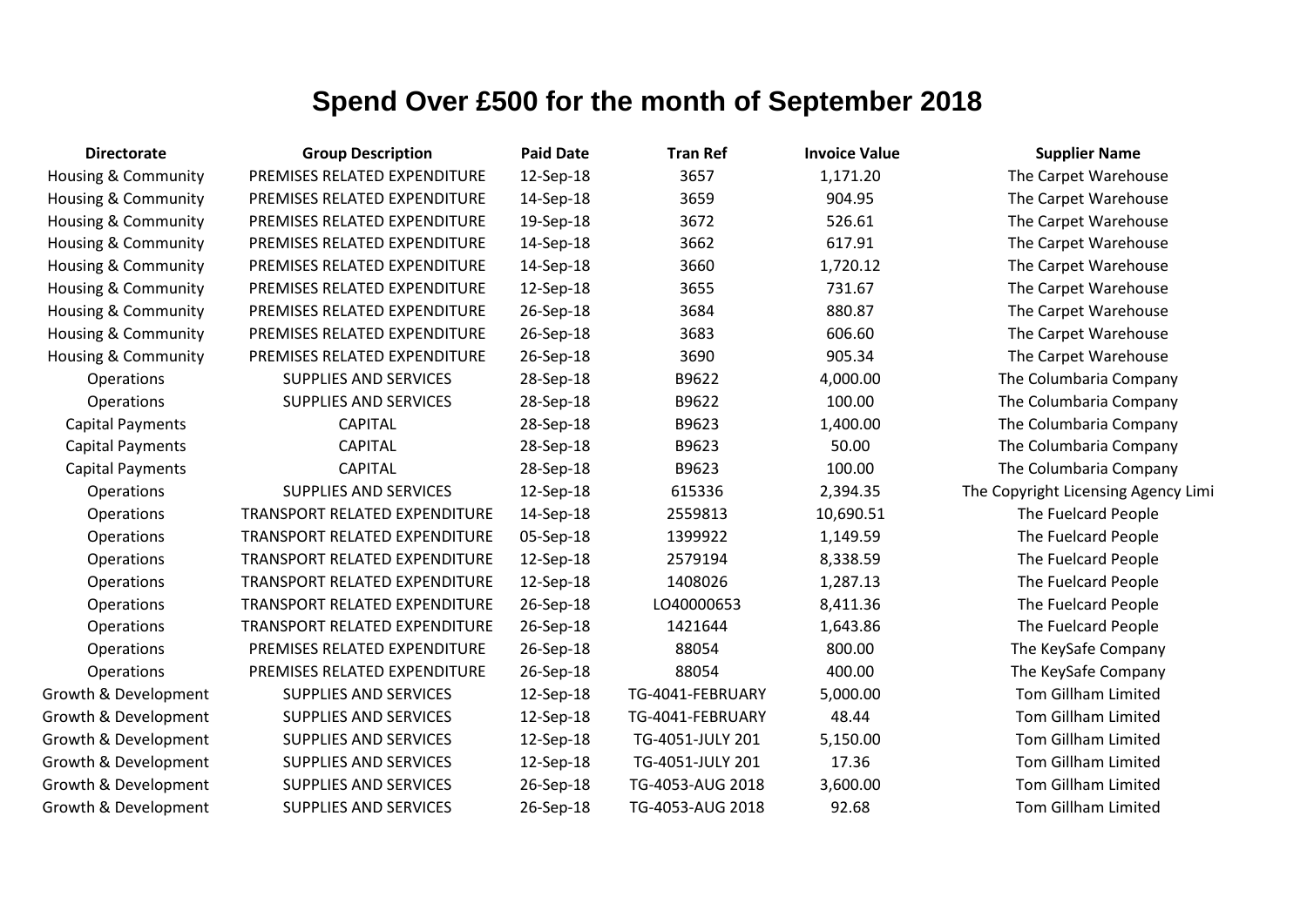| <b>Directorate</b>             | <b>Group Description</b>     | <b>Paid Date</b> | <b>Tran Ref</b>  | <b>Invoice Value</b> | <b>Supplier Name</b>             |
|--------------------------------|------------------------------|------------------|------------------|----------------------|----------------------------------|
| <b>Balance Sheet</b>           | <b>HOLDING ACCOUNTS</b>      | 26-Sep-18        | 3099684          | 107.50               | Travel.cloud                     |
| <b>Balance Sheet</b>           | <b>HOLDING ACCOUNTS</b>      | 26-Sep-18        | 3099684          | 501.60               | Travel.cloud                     |
| <b>Capital Payments</b>        | <b>CAPITAL</b>               | 05-Sep-18        | <b>EPRF 1851</b> | 735.76               | Trident Youth & Community Centre |
| <b>Capital Payments</b>        | <b>CAPITAL</b>               | 07-Sep-18        | <b>EPRF 1852</b> | 6,500.00             | <b>Trull Parish Council</b>      |
| <b>Capital Payments</b>        | <b>CAPITAL</b>               | 21-Sep-18        | 3IN/10323764     | 1,500.00             | Tunstall Healthcare (uk) Ltd     |
| <b>Capital Payments</b>        | <b>CAPITAL</b>               | 21-Sep-18        | 3IN/10323764     | 110.50               | Tunstall Healthcare (uk) Ltd     |
| Cost of Services               | <b>EMPLOYEES</b>             | 12-Sep-18        | <b>TBB158</b>    | 23,412.66            | Two Bald Blokes                  |
| Cost of Services               | <b>EMPLOYEES</b>             | 12-Sep-18        | <b>TBB158</b>    | 8,006.34             | <b>Two Bald Blokes</b>           |
| <b>Housing &amp; Community</b> | <b>SUPPLIES AND SERVICES</b> | 07-Sep-18        | $2.5E+13$        | 1,264.94             | <b>Valuation Office Agency</b>   |
| Housing & Community            | <b>SUPPLIES AND SERVICES</b> | 07-Sep-18        | $2.5E+13$        | 750.00               | <b>Valuation Office Agency</b>   |
| <b>Capital Payments</b>        | <b>CAPITAL</b>               | 07-Sep-18        | 21388            | 25,324.00            | Ventro Ltd                       |
| Housing & Community            | <b>SUPPLIES AND SERVICES</b> | 07-Sep-18        | 00002417970AB    | 1,085.16             | Viridor Waste (Somerset) Ltd     |
| Housing & Community            | <b>SUPPLIES AND SERVICES</b> | 07-Sep-18        | 00002417969AB    | 1,222.21             | Viridor Waste (Somerset) Ltd     |
| Housing & Community            | SUPPLIES AND SERVICES        | 07-Sep-18        | 00002417973AB    | 758.66               | Viridor Waste (Somerset) Ltd     |
| Housing & Community            | SUPPLIES AND SERVICES        | 05-Sep-18        | 00002417972AB    | 2,262.86             | Viridor Waste (Somerset) Ltd     |
| <b>Housing &amp; Community</b> | SUPPLIES AND SERVICES        | 07-Sep-18        | 00002445816AB    | 1,055.41             | Viridor Waste (Somerset) Ltd     |
| Operations                     | SUPPLIES AND SERVICES        | 12-Sep-18        | 00002443615AB    | 776.81               | Viridor Waste (Somerset) Ltd     |
| <b>Operations</b>              | SUPPLIES AND SERVICES        | 28-Sep-18        | 00000020086UA    | 3,152.68             | Viridor Waste (Somerset) Ltd     |
| <b>Operations</b>              | SUPPLIES AND SERVICES        | 12-Sep-18        | 00000019748UA    | 21,047.45            | Viridor Waste (Somerset) Ltd     |
| <b>Operations</b>              | SUPPLIES AND SERVICES        | 26-Sep-18        | 00000020087UA    | 22,262.07            | Viridor Waste (Somerset) Ltd     |
| <b>Operations</b>              | SUPPLIES AND SERVICES        | 26-Sep-18        | 00002473917AB    | 844.90               | Viridor Waste (Somerset) Ltd     |
| <b>Operations</b>              | <b>SUPPLIES AND SERVICES</b> | 26-Sep-18        | 18-08-TAUNTON    | 820.00               | Vivedia Ltd                      |
| Operations                     | PREMISES RELATED EXPENDITURE | 14-Sep-18        | <b>INV-3702</b>  | 2,696.00             | Vivedia Ltd                      |
| <b>Operations</b>              | PREMISES RELATED EXPENDITURE | 14-Sep-18        | <b>INV-3701</b>  | 9,965.20             | Vivedia Ltd                      |
| Operations                     | PREMISES RELATED EXPENDITURE | 14-Sep-18        | <b>INV-3703</b>  | 2,991.00             | Vivedia Ltd                      |
| Operations                     | <b>SUPPLIES AND SERVICES</b> | 21-Sep-18        | LF23639          | 5,912.93             | <b>VODAFONE LIMITED (PAGING)</b> |
| Operations                     | SUPPLIES AND SERVICES        | 26-Sep-18        | LH42070          | 3,470.00             | <b>VODAFONE LIMITED (PAGING)</b> |
| <b>Operations</b>              | SUPPLIES AND SERVICES        | 21-Sep-18        | 88900351         | 5,996.06             | <b>VODAFONE LIMITED (PAGING)</b> |
| <b>Operations</b>              | <b>SUPPLIES AND SERVICES</b> | 21-Sep-18        | 88900351         | 5.00                 | <b>VODAFONE LIMITED (PAGING)</b> |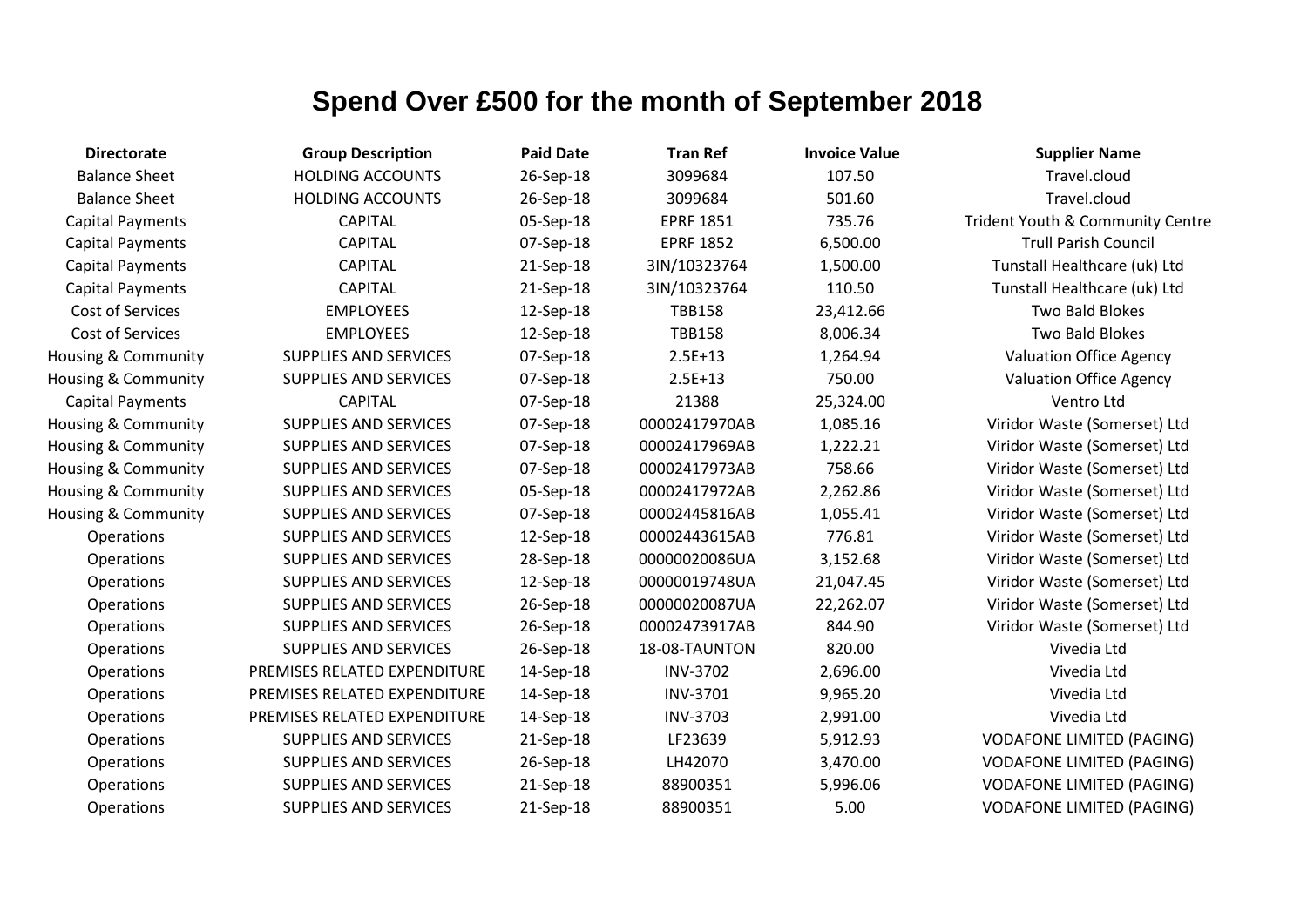| <b>Directorate</b>      | <b>Group Description</b>      | <b>Paid Date</b> | <b>Tran Ref</b>  | <b>Invoice Value</b> | <b>Supplier Name</b>            |
|-------------------------|-------------------------------|------------------|------------------|----------------------|---------------------------------|
| Operations              | <b>SUPPLIES AND SERVICES</b>  | 12-Sep-18        | 2186859          | 7,452.74             | Voicenet Solutions Ltd T/A 8x8  |
| <b>Operations</b>       | <b>SUPPLIES AND SERVICES</b>  | 26-Sep-18        | 2231452          | 7,624.75             | Voicenet Solutions Ltd T/A 8x8  |
| Operations              | PREMISES RELATED EXPENDITURE  | 19-Sep-18        | 9051515928       | 642.79               | Water2business                  |
| Operations              | <b>SUPPLIES AND SERVICES</b>  | 05-Sep-18        | <b>EPRF 1848</b> | 2,400.00             | <b>WELLINGTON TOWN COUNCIL</b>  |
| <b>Capital Payments</b> | <b>CAPITAL</b>                | 05-Sep-18        | <b>EPRF 1846</b> | 9,137.60             | West Monkton Village Hall       |
| Housing & Community     | <b>SUPPLIES AND SERVICES</b>  | 14-Sep-18        | 29254            | 16,978.50            | <b>West Somerset Council</b>    |
| Operations              | <b>SUPPLIES AND SERVICES</b>  | 19-Sep-18        | 28726            | 6,285.71             | <b>West Somerset Council</b>    |
| Operations              | <b>SUPPLIES AND SERVICES</b>  | 26-Sep-18        | 29289            | 795.00               | <b>West Somerset Council</b>    |
| Housing & Community     | PREMISES RELATED EXPENDITURE  | 14-Sep-18        | 7087             | 1,034.98             | <b>Western Fabrications Ltd</b> |
| Housing & Community     | PREMISES RELATED EXPENDITURE  | 07-Sep-18        | 7083             | 898.98               | <b>Western Fabrications Ltd</b> |
| Housing & Community     | PREMISES RELATED EXPENDITURE  | 05-Sep-18        | 7073             | 927.22               | <b>Western Fabrications Ltd</b> |
| Housing & Community     | PREMISES RELATED EXPENDITURE  | 05-Sep-18        | 7070             | 1,342.47             | <b>Western Fabrications Ltd</b> |
| Housing & Community     | PREMISES RELATED EXPENDITURE  | 05-Sep-18        | 7070             | 114.40               | <b>Western Fabrications Ltd</b> |
| Housing & Community     | PREMISES RELATED EXPENDITURE  | 21-Sep-18        | 7090             | 1,933.49             | <b>Western Fabrications Ltd</b> |
| Housing & Community     | PREMISES RELATED EXPENDITURE  | 14-Sep-18        | 7086             | 1,408.84             | <b>Western Fabrications Ltd</b> |
| Housing & Community     | PREMISES RELATED EXPENDITURE  | 14-Sep-18        | 7089             | 2,889.08             | <b>Western Fabrications Ltd</b> |
| Housing & Community     | PREMISES RELATED EXPENDITURE  | 14-Sep-18        | 7088             | 844.61               | <b>Western Fabrications Ltd</b> |
| Housing & Community     | PREMISES RELATED EXPENDITURE  | 21-Sep-18        | 7091             | 1,547.02             | <b>Western Fabrications Ltd</b> |
| Housing & Community     | PREMISES RELATED EXPENDITURE  | 12-Sep-18        | 7067             | 1,405.99             | <b>Western Fabrications Ltd</b> |
| Housing & Community     | PREMISES RELATED EXPENDITURE  | 12-Sep-18        | 7069             | 936.30               | <b>Western Fabrications Ltd</b> |
| Housing & Community     | PREMISES RELATED EXPENDITURE  | 12-Sep-18        | 7068             | 1,136.51             | <b>Western Fabrications Ltd</b> |
| Housing & Community     | PREMISES RELATED EXPENDITURE  | 12-Sep-18        | 7082             | 2,078.69             | <b>Western Fabrications Ltd</b> |
| Housing & Community     | PREMISES RELATED EXPENDITURE  | 12-Sep-18        | 7084             | 585.52               | <b>Western Fabrications Ltd</b> |
| Housing & Community     | PREMISES RELATED EXPENDITURE  | 12-Sep-18        | 7084             | 15.00                | <b>Western Fabrications Ltd</b> |
| Housing & Community     | PREMISES RELATED EXPENDITURE  | 12-Sep-18        | 7085             | 1,005.40             | <b>Western Fabrications Ltd</b> |
| Operations              | TRANSPORT RELATED EXPENDITURE | 14-Sep-18        | 2581288          | 917.83               | <b>WESTERN FUEL</b>             |
| Housing & Community     | <b>SUPPLIES AND SERVICES</b>  | 21-Sep-18        | 48121            | 2,500.00             | Wilks Head ans Eve LLP          |
| <b>Balance Sheet</b>    | <b>CURRENT ASSETS</b>         | 14-Sep-18        | 54391921         | 733.63               | <b>WOLSELEY UK LTD</b>          |
| Housing & Community     | PREMISES RELATED EXPENDITURE  | 14-Sep-18        | 54253109         | 758.02               | <b>WOLSELEY UK LTD</b>          |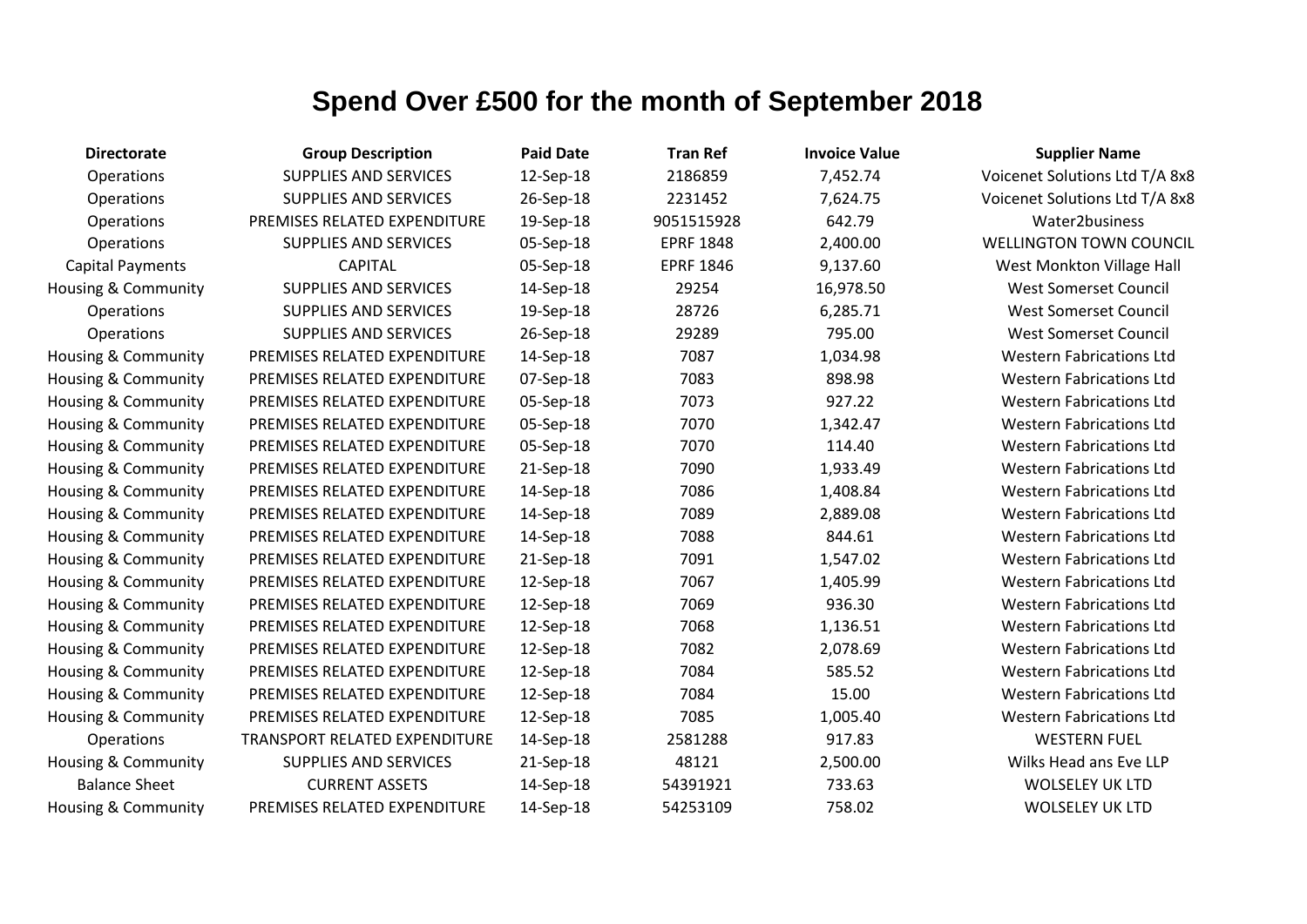| <b>Directorate</b>      | <b>Group Description</b>     | <b>Paid Date</b> | <b>Tran Ref</b> | <b>Invoice Value</b> | <b>Supplier Name</b>           |
|-------------------------|------------------------------|------------------|-----------------|----------------------|--------------------------------|
| <b>Balance Sheet</b>    | <b>CURRENT ASSETS</b>        | 26-Sep-18        | 53669117        | 1,180.80             | <b>WOLSELEY UK LTD</b>         |
| <b>Capital Payments</b> | <b>CAPITAL</b>               | 07-Sep-18        | <b>IPO81942</b> | 595.00               | <b>Woods Building Services</b> |
| <b>Capital Payments</b> | <b>CAPITAL</b>               | 07-Sep-18        | IPO81945        | 595.00               | <b>Woods Building Services</b> |
| <b>Capital Payments</b> | <b>CAPITAL</b>               | 21-Sep-18        | IPO82055        | 595.00               | <b>Woods Building Services</b> |
| <b>Capital Payments</b> | <b>CAPITAL</b>               | 21-Sep-18        | <b>IPO82048</b> | 1,190.00             | <b>Woods Building Services</b> |
| <b>Capital Payments</b> | <b>CAPITAL</b>               | 21-Sep-18        | IPO82049        | 1,190.00             | <b>Woods Building Services</b> |
| <b>Capital Payments</b> | <b>CAPITAL</b>               | 21-Sep-18        | IPO82050        | 595.00               | <b>Woods Building Services</b> |
| Operations              | <b>SUPPLIES AND SERVICES</b> | 26-Sep-18        | 189091          | 340.00               | WPS - Westward                 |
| Operations              | <b>SUPPLIES AND SERVICES</b> | 26-Sep-18        | 189091          | 229.16               | WPS - Westward                 |
| Operations              | <b>SUPPLIES AND SERVICES</b> | 26-Sep-18        | 189091          | 297.25               | WPS - Westward                 |
| Operations              | <b>SUPPLIES AND SERVICES</b> | 26-Sep-18        | 189091          | 297.25               | WPS - Westward                 |
| <b>Capital Payments</b> | <b>CAPITAL</b>               | 26-Sep-18        | 18090006        | 40,083.37            | <b>WRW Construction Ltd</b>    |
| Housing & Community     | PREMISES RELATED EXPENDITURE | 19-Sep-18        | 3051            | 1,845.00             | Wyatt Joinery Ltd              |
| Housing & Community     | PREMISES RELATED EXPENDITURE | 07-Sep-18        | 3039            | 985.00               | Wyatt Joinery Ltd              |
| <b>Capital Payments</b> | <b>CAPITAL</b>               | 05-Sep-18        | KL38574         | 795.00               | <b>XMA Limited</b>             |
| Operations              | <b>SUPPLIES AND SERVICES</b> | 21-Sep-18        | KL42911         | 6,940.00             | <b>XMA Limited</b>             |
| <b>Capital Payments</b> | <b>CAPITAL</b>               | 14-Sep-18        | KL59235         | 795.00               | <b>XMA Limited</b>             |
| <b>Capital Payments</b> | <b>CAPITAL</b>               | 19-Sep-18        | KL61539         | 137.50               | <b>XMA Limited</b>             |
| <b>Capital Payments</b> | <b>CAPITAL</b>               | 19-Sep-18        | KL61539         | 336.80               | <b>XMA Limited</b>             |
| <b>Capital Payments</b> | <b>CAPITAL</b>               | 19-Sep-18        | KL61539         | 1,205.40             | <b>XMA Limited</b>             |
| <b>Capital Payments</b> | <b>CAPITAL</b>               | 21-Sep-18        | KL66899         | 703.20               | <b>XMA Limited</b>             |
| <b>Capital Payments</b> | <b>CAPITAL</b>               | 21-Sep-18        | KL69512         | 2,475.90             | <b>XMA Limited</b>             |
| Operations              | <b>SUPPLIES AND SERVICES</b> | 21-Sep-18        | KL74598         | 4,330.00             | <b>XMA Limited</b>             |
| <b>Capital Payments</b> | <b>CAPITAL</b>               | 26-Sep-18        | KL71732         | 9,840.00             | <b>XMA Limited</b>             |
| <b>Capital Payments</b> | <b>CAPITAL</b>               | 12-Sep-18        | KL41016         | 5,865.00             | <b>XMA Limited</b>             |
| Operations              | <b>SUPPLIES AND SERVICES</b> | 28-Sep-18        | KL81011         | 1,390.00             | <b>XMA Limited</b>             |
| <b>Capital Payments</b> | <b>CAPITAL</b>               | 26-Sep-18        | KL73493         | 54,060.00            | <b>XMA Limited</b>             |
| <b>Operations</b>       | <b>SUPPLIES AND SERVICES</b> | 21-Sep-18        | KL51175         | 2,780.00             | <b>XMA Limited</b>             |
| <b>Capital Payments</b> | <b>CAPITAL</b>               | 21-Sep-18        | KL60986         | 1,978.70             | <b>XMA Limited</b>             |